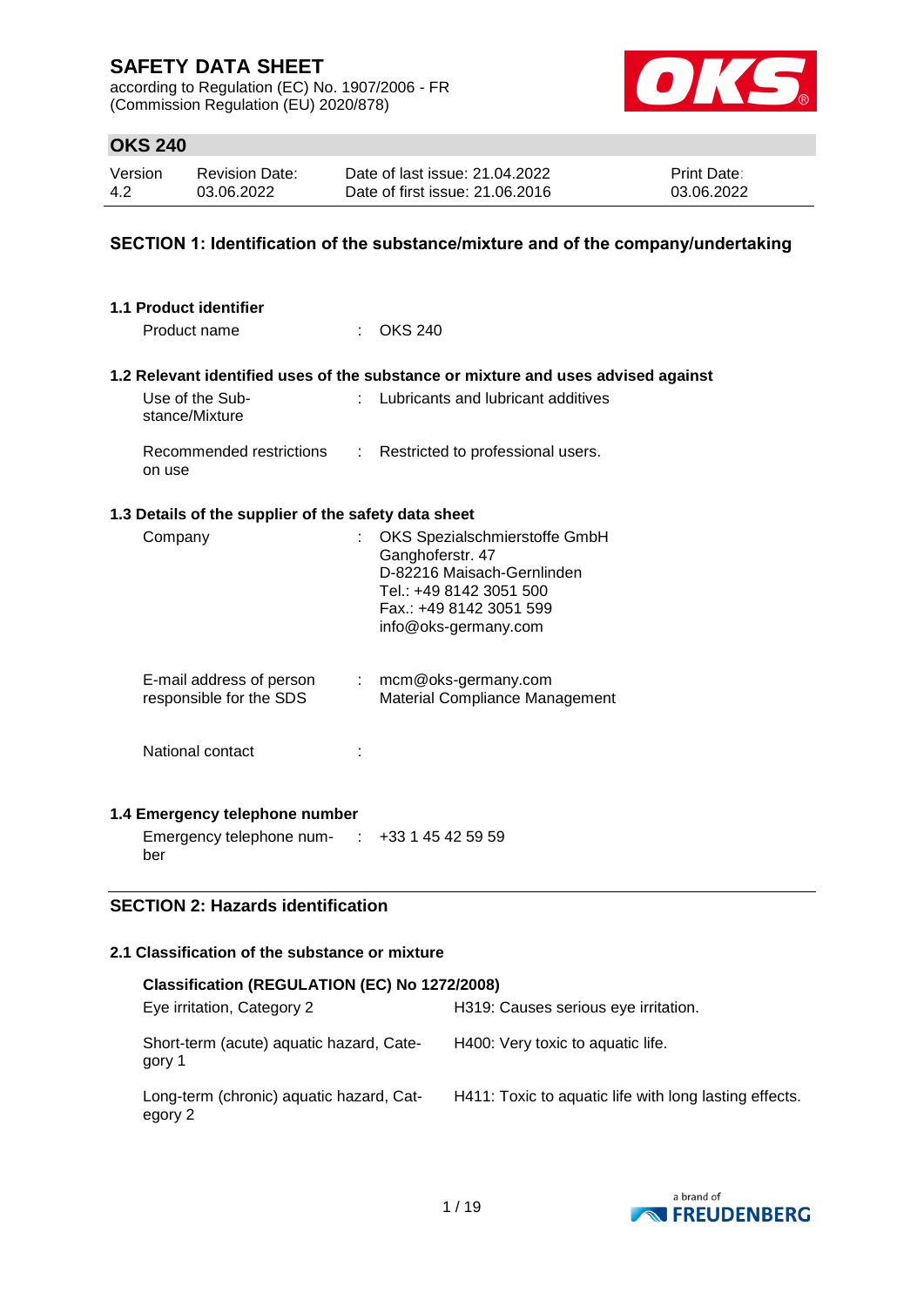according to Regulation (EC) No. 1907/2006 - FR (Commission Regulation (EU) 2020/878)



## **OKS 240**

| Version | Revision Date: | Date of last issue: 21.04.2022  | <b>Print Date:</b> |
|---------|----------------|---------------------------------|--------------------|
| 4.2     | 03.06.2022     | Date of first issue: 21.06.2016 | 03.06.2022         |

#### **2.2 Label elements**

| Labelling (REGULATION (EC) No 1272/2008)<br>Hazard pictograms |                                                                    |                                                                                                                                                                                                                                                      |
|---------------------------------------------------------------|--------------------------------------------------------------------|------------------------------------------------------------------------------------------------------------------------------------------------------------------------------------------------------------------------------------------------------|
| Signal word                                                   | Warning                                                            |                                                                                                                                                                                                                                                      |
| <b>Hazard statements</b>                                      | H319<br>H410                                                       | Causes serious eye irritation.<br>Very toxic to aquatic life with long lasting<br>effects.                                                                                                                                                           |
| <b>Precautionary statements</b>                               | <b>Prevention:</b><br>P <sub>264</sub><br>P <sub>273</sub><br>P280 | Wash skin thoroughly after handling.<br>Avoid release to the environment.<br>Wear eye protection/face protection.                                                                                                                                    |
|                                                               | <b>Response:</b><br>$P337 + P313$<br>P391                          | P305 + P351 + P338 IF IN EYES: Rinse cautiously with wa-<br>ter for several minutes. Remove contact<br>lenses, if present and easy to do. Continue<br>rinsing.<br>If eye irritation persists: Get medical advice/<br>attention.<br>Collect spillage. |

#### **2.3 Other hazards**

This substance/mixture contains no components considered to be either persistent, bioaccumulative and toxic (PBT), or very persistent and very bioaccumulative (vPvB) at levels of 0.1% or higher.

Ecological information: The substance/mixture does not contain components considered to have endocrine disrupting properties according to REACH Article 57(f) or Commission Delegated regulation (EU) 2017/2100 or Commission Regulation (EU) 2018/605 at levels of 0.1% or higher.

Toxicological information: The substance/mixture does not contain components considered to have endocrine disrupting properties according to REACH Article 57(f) or Commission Delegated regulation (EU) 2017/2100 or Commission Regulation (EU) 2018/605 at levels of 0.1% or higher.

### **SECTION 3: Composition/information on ingredients**

#### **3.2 Mixtures**

Chemical nature : Synthetic hydrocarbon oil Metal powder solid lubricant

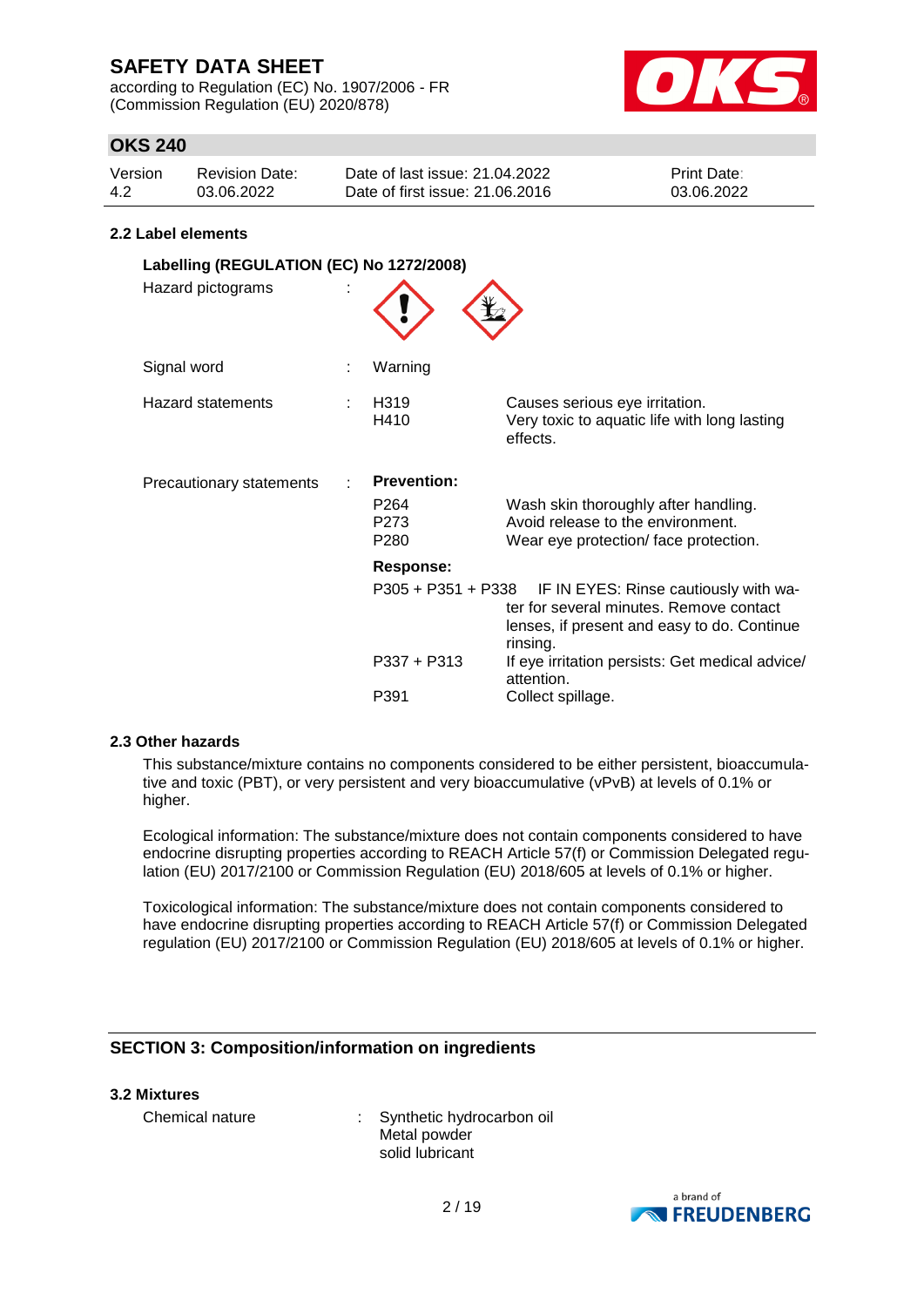according to Regulation (EC) No. 1907/2006 - FR (Commission Regulation (EU) 2020/878)



## **OKS 240**

| Version | <b>Revision Date:</b> | Date of last issue: 21.04.2022  | <b>Print Date:</b> |
|---------|-----------------------|---------------------------------|--------------------|
| -4.2    | 03.06.2022            | Date of first issue: 21,06,2016 | 03.06.2022         |

#### **Components**

| Chemical name                                | CAS-No.                    | Classification    | specific concen- | Concentration |
|----------------------------------------------|----------------------------|-------------------|------------------|---------------|
|                                              | EC-No.                     |                   | tration limit    | (% w/w)       |
|                                              |                            |                   | M-Factor         |               |
|                                              | Index-No.                  |                   | <b>Notes</b>     |               |
|                                              | <b>Registration number</b> |                   | Acute toxicity   |               |
|                                              |                            |                   | estimate         |               |
| copper                                       | 7440-50-8                  | Acute Tox.4; H302 |                  | $>= 10 - 20$  |
|                                              | 231-159-6                  | Eye Irrit.2; H319 | M-Factor: 10/1   |               |
|                                              |                            | Aquatic Acute1;   |                  |               |
|                                              | 029-019-01-X               | H400              |                  |               |
|                                              |                            | Aquatic Chronic1; |                  |               |
|                                              |                            | H410              |                  |               |
| Substances with a workplace exposure limit : |                            |                   |                  |               |
| tin                                          | 7440-31-5                  | Not classified    |                  | $>= 1 - 10$   |
|                                              | 231-141-8                  |                   |                  |               |
|                                              |                            |                   |                  |               |
|                                              |                            |                   |                  |               |
|                                              |                            |                   |                  |               |
| 青っ いっこうしょう いちょうしょう おおおし しょうきょけい              |                            | $\cdots$ $\cdots$ |                  |               |

For explanation of abbreviations see section 16.

### **SECTION 4: First aid measures**

#### **4.1 Description of first aid measures**

| If inhaled              | Remove person to fresh air. If signs/symptoms continue, get<br>medical attention.<br>Keep patient warm and at rest.<br>If unconscious, place in recovery position and seek medical<br>advice.<br>Keep respiratory tract clear.<br>If breathing is irregular or stopped, administer artificial respira-<br>tion. |
|-------------------------|-----------------------------------------------------------------------------------------------------------------------------------------------------------------------------------------------------------------------------------------------------------------------------------------------------------------|
| In case of skin contact | : Take off all contaminated clothing immediately.<br>Wash off immediately with soap and plenty of water.<br>Get medical attention immediately if irritation develops and<br>persists.<br>Wash clothing before reuse.<br>Thoroughly clean shoes before reuse.                                                    |
| In case of eye contact  | : Rinse immediately with plenty of water, also under the eyelids,<br>for at least 10 minutes.<br>Seek medical advice.                                                                                                                                                                                           |
| If swallowed            | Move the victim to fresh air.<br>If unconscious, place in recovery position and seek medical<br>advice.<br>Keep respiratory tract clear.<br>Do not induce vomiting without medical advice.<br>Never give anything by mouth to an unconscious person.                                                            |

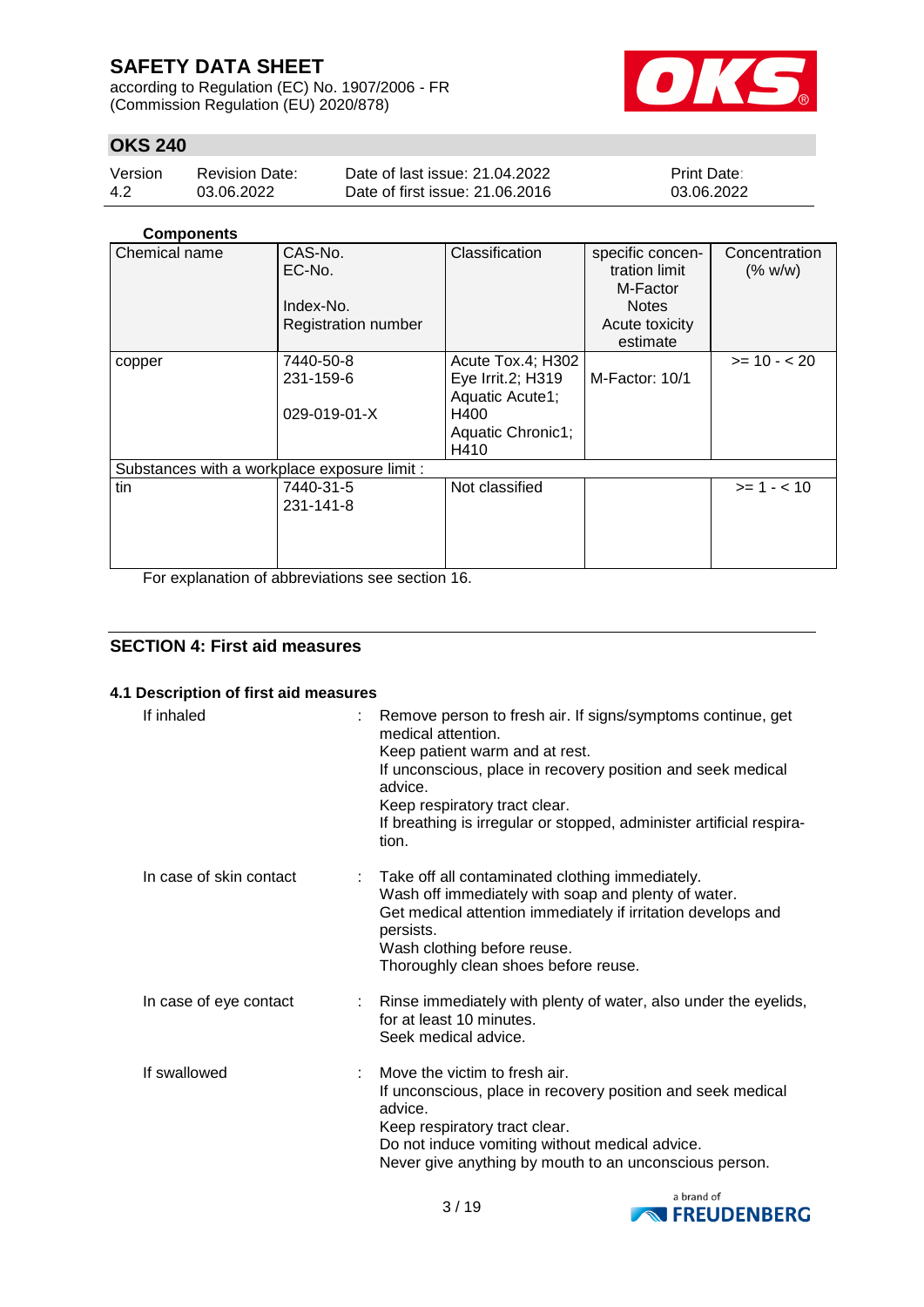according to Regulation (EC) No. 1907/2006 - FR (Commission Regulation (EU) 2020/878)



## **OKS 240**

| Version | Revision Date: | Date of last issue: 21.04.2022  | <b>Print Date:</b> |
|---------|----------------|---------------------------------|--------------------|
| 4.2     | 03.06.2022     | Date of first issue: 21,06,2016 | 03.06.2022         |

### **4.2 Most important symptoms and effects, both acute and delayed** Symptoms : No information available.

| <b>Risks</b> | None known. |
|--------------|-------------|
|              |             |

### **4.3 Indication of any immediate medical attention and special treatment needed**

Treatment : No information available.

### **SECTION 5: Firefighting measures**

#### **5.1 Extinguishing media**

| Suitable extinguishing media                              | $\sim$ 100 $\sim$         | Use water spray, alcohol-resistant foam, dry chemical or car-<br>bon dioxide.                                                                                           |
|-----------------------------------------------------------|---------------------------|-------------------------------------------------------------------------------------------------------------------------------------------------------------------------|
| Unsuitable extinguishing<br>media                         | $\mathbb{Z}^{\mathbb{Z}}$ | High volume water jet                                                                                                                                                   |
| 5.2 Special hazards arising from the substance or mixture |                           |                                                                                                                                                                         |
| Hazardous combustion prod- :<br>ucts                      |                           | Carbon oxides<br>Nitrogen oxides (NOx)<br>Sulphur oxides<br>Oxides of phosphorus<br>Metal oxides                                                                        |
| 5.3 Advice for firefighters                               |                           |                                                                                                                                                                         |
| Special protective equipment :<br>for firefighters        |                           | In the event of fire, wear self-contained breathing apparatus.<br>Use personal protective equipment. Exposure to decomposi-<br>tion products may be a hazard to health. |
| Further information                                       |                           | Standard procedure for chemical fires.<br>Collect contaminated fire extinguishing water separately. This<br>must not be discharged into drains.                         |

## **SECTION 6: Accidental release measures**

### **6.1 Personal precautions, protective equipment and emergency procedures**

| Personal precautions | : Evacuate personnel to safe areas.<br>Use the indicated respiratory protection if the occupational<br>exposure limit is exceeded and/or in case of product release |
|----------------------|---------------------------------------------------------------------------------------------------------------------------------------------------------------------|
|                      | (dust).                                                                                                                                                             |
|                      | Do not breathe vapours, aerosols.                                                                                                                                   |
|                      | Refer to protective measures listed in sections 7 and 8.                                                                                                            |

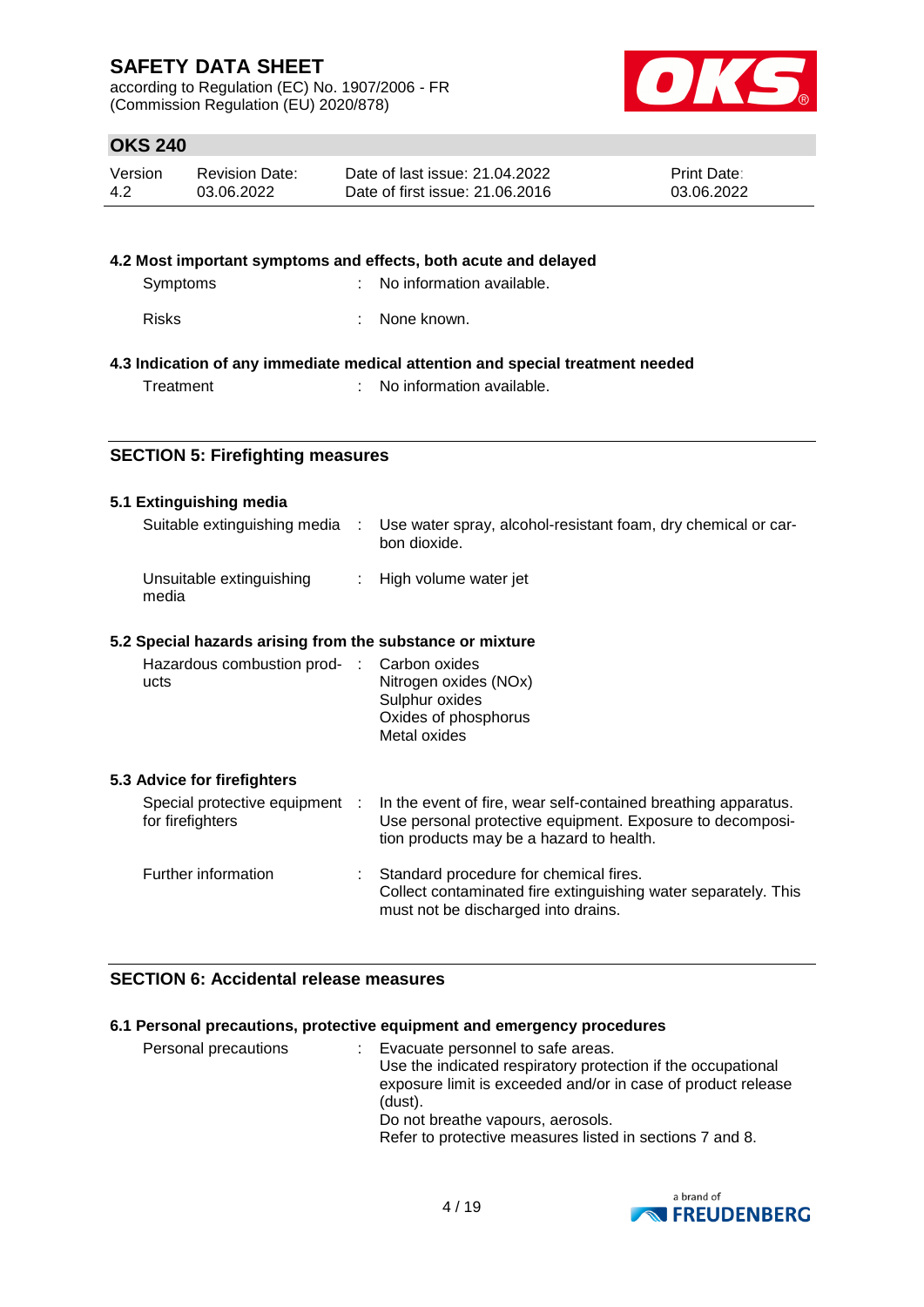according to Regulation (EC) No. 1907/2006 - FR (Commission Regulation (EU) 2020/878)



## **OKS 240**

| Version | Revision Date: | Date of last issue: 21.04.2022  | <b>Print Date:</b> |
|---------|----------------|---------------------------------|--------------------|
| -4.2    | 03.06.2022     | Date of first issue: 21,06,2016 | 03.06.2022         |

#### **6.2 Environmental precautions**

| Environmental precautions |  | : Do not allow contact with soil, surface or ground water.<br>If the product contaminates rivers and lakes or drains inform<br>respective authorities. |
|---------------------------|--|--------------------------------------------------------------------------------------------------------------------------------------------------------|
|---------------------------|--|--------------------------------------------------------------------------------------------------------------------------------------------------------|

#### **6.3 Methods and material for containment and cleaning up**

| Methods for cleaning up | Clean up promptly by sweeping or vacuum.          |
|-------------------------|---------------------------------------------------|
|                         | Keep in suitable, closed containers for disposal. |

#### **6.4 Reference to other sections**

For personal protection see section 8.

## **SECTION 7: Handling and storage**

#### **7.1 Precautions for safe handling**

| Advice on safe handling | : Avoid contact with skin and eyes.<br>For personal protection see section 8.<br>Smoking, eating and drinking should be prohibited in the ap-<br>plication area.<br>Wash hands and face before breaks and immediately after<br>handling the product.<br>Do not get in eyes or mouth or on skin.<br>Do not get on skin or clothing.<br>Do not ingest.<br>Do not repack.<br>These safety instructions also apply to empty packaging which<br>may still contain product residues.<br>Keep container closed when not in use. |
|-------------------------|--------------------------------------------------------------------------------------------------------------------------------------------------------------------------------------------------------------------------------------------------------------------------------------------------------------------------------------------------------------------------------------------------------------------------------------------------------------------------------------------------------------------------|
| Hygiene measures        | Wash face, hands and any exposed skin thoroughly after<br>handling.                                                                                                                                                                                                                                                                                                                                                                                                                                                      |

#### **7.2 Conditions for safe storage, including any incompatibilities**

| Requirements for storage<br>areas and containers |  | Store in original container. Keep container closed when not in<br>use. Keep in a dry, cool and well-ventilated place. Containers<br>which are opened must be carefully resealed and kept upright<br>to prevent leakage. Store in accordance with the particular<br>national regulations. Keep in properly labelled containers. |
|--------------------------------------------------|--|--------------------------------------------------------------------------------------------------------------------------------------------------------------------------------------------------------------------------------------------------------------------------------------------------------------------------------|
| 7.3 Specific end use(s)                          |  |                                                                                                                                                                                                                                                                                                                                |
| Specific use(s)                                  |  | Specific instructions for handling, not required.                                                                                                                                                                                                                                                                              |

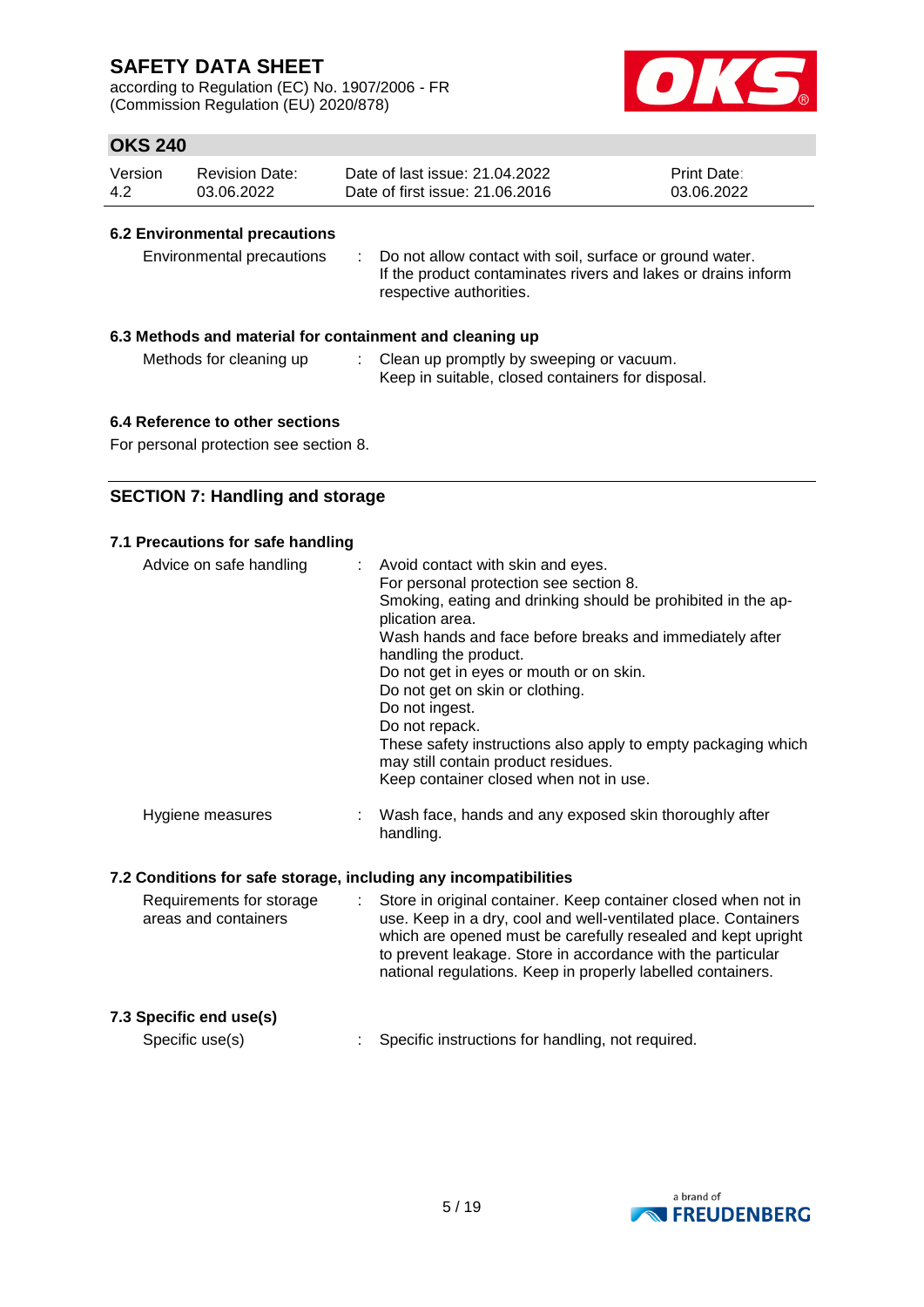according to Regulation (EC) No. 1907/2006 - FR (Commission Regulation (EU) 2020/878)



## **OKS 240**

| Version | <b>Revision Date:</b> | Date of last issue: 21.04.2022  | <b>Print Date:</b> |
|---------|-----------------------|---------------------------------|--------------------|
| -4.2    | 03.06.2022            | Date of first issue: 21,06,2016 | 03.06.2022         |

#### **SECTION 8: Exposure controls/personal protection**

#### **8.1 Control parameters**

#### **Occupational Exposure Limits**

| Components | CAS-No.                         | Value type (Form<br>of exposure)                | Control parameters | <b>Basis</b>       |  |  |  |
|------------|---------------------------------|-------------------------------------------------|--------------------|--------------------|--|--|--|
| copper     | 7440-50-8                       | VME (Fumes)                                     | $0,2$ mg/m $3$     | FR VLE             |  |  |  |
|            |                                 |                                                 | (Copper)           | $(2016 - 10 - 01)$ |  |  |  |
|            |                                 | Further information: Indicative exposure limits |                    |                    |  |  |  |
|            |                                 | VME (Dust)<br>1 mg/m $3$                        |                    | FR VLE             |  |  |  |
|            |                                 |                                                 | (Copper)           | $(2016 - 10 - 01)$ |  |  |  |
|            |                                 | Further information: Indicative exposure limits |                    |                    |  |  |  |
|            |                                 | VLCT (VLE)                                      | $2$ mg/m $3$       | FR VLE             |  |  |  |
|            |                                 | (Dust)                                          | (Copper)           | $(2016 - 10 - 01)$ |  |  |  |
|            |                                 | Further information: Indicative exposure limits |                    |                    |  |  |  |
| tin        | 7440-31-5                       | <b>TWA</b>                                      | $2$ mg/m $3$       | 91/322/EEC         |  |  |  |
|            |                                 |                                                 | (Tin)              | $(1991 - 07 - 05)$ |  |  |  |
|            | Further information: Indicative |                                                 |                    |                    |  |  |  |

#### **Derived No Effect Level (DNEL) according to Regulation (EC) No. 1907/2006:**

| Substance name                                             | End Use        | Exposure routes | Potential health ef-          | Value                 |
|------------------------------------------------------------|----------------|-----------------|-------------------------------|-----------------------|
|                                                            |                |                 | fects                         |                       |
| Benzene, mono-C10-<br>13-alkyl derivs., distn.<br>residues | <b>Workers</b> | Inhalation      | Long-term systemic<br>effects | $3,2 \,\mathrm{mg/m}$ |
|                                                            | Workers        | Skin contact    | Long-term systemic<br>effects | 4,3 mg/kg<br>bw/day   |

#### **Predicted No Effect Concentration (PNEC) according to Regulation (EC) No. 1907/2006:**

| Substance name             | <b>Environmental Compartment</b>          | Value         |
|----------------------------|-------------------------------------------|---------------|
| Benzene, mono-C10-13-alkyl | Fresh water                               | $0,001$ mg/l  |
| derivs., distn. residues   |                                           |               |
|                            | Intermittent use/release                  | $0,001$ mg/l  |
|                            | Marine water                              | $0$ mg/l      |
|                            | Microbiological Activity in Sewage Treat- | $2$ mg/l      |
|                            | ment Systems                              |               |
|                            | Fresh water sediment                      | $1,65$ mg/kg  |
|                            | Marine sediment                           | $0,165$ mg/kg |
|                            | Soil                                      | $0,329$ mg/kg |

#### **8.2 Exposure controls**

| <b>Engineering measures</b>                       |                                  |
|---------------------------------------------------|----------------------------------|
| none                                              |                                  |
| Personal protective equipment                     |                                  |
| Eye protection                                    | Safety glasses with side-shields |
| Hand protection<br>Material<br>Break through time | butyl-rubber<br>$> 10$ min       |



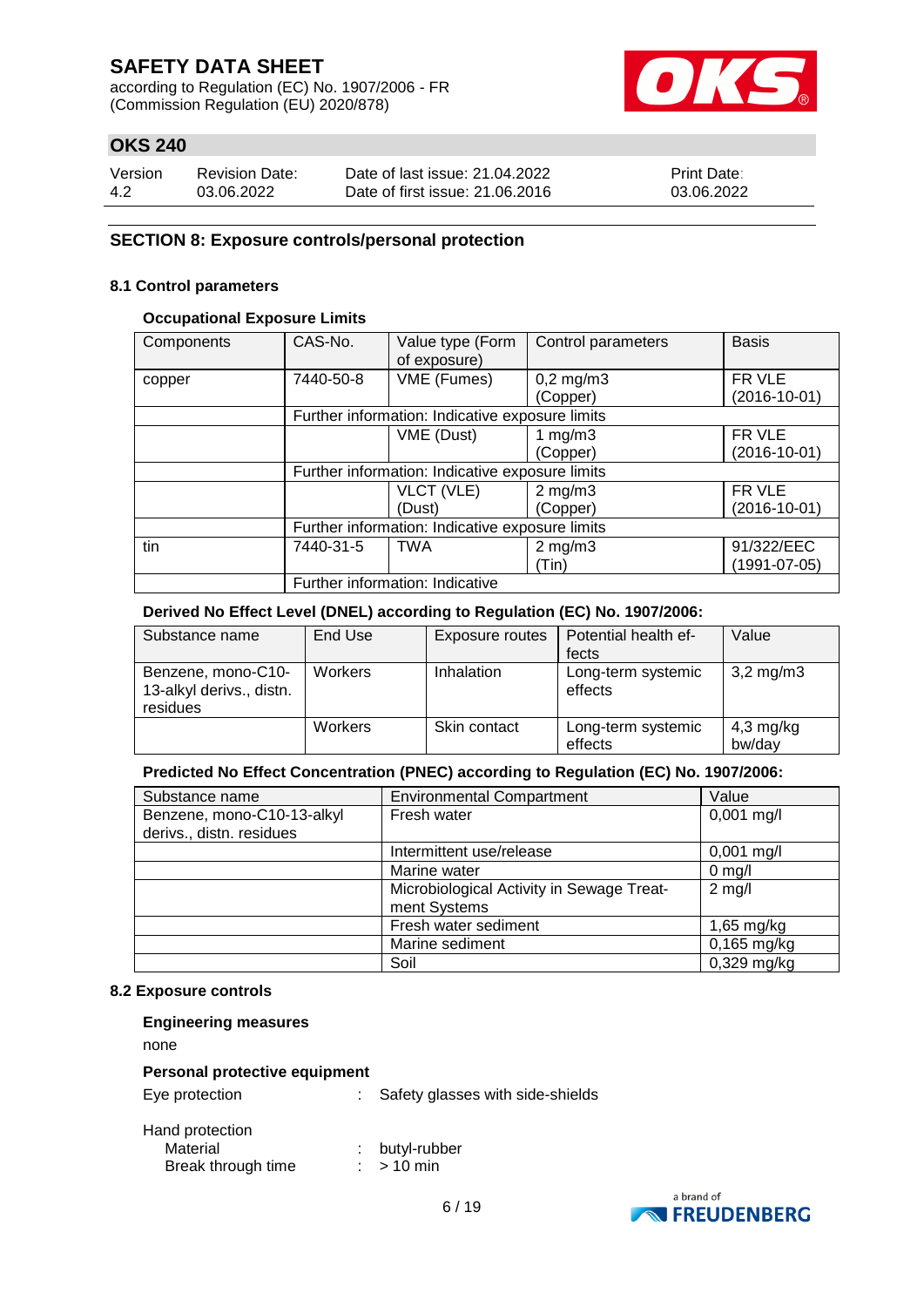according to Regulation (EC) No. 1907/2006 - FR (Commission Regulation (EU) 2020/878)



## **OKS 240**

| Version<br>4.2 | <b>Revision Date:</b><br>03.06.2022 | Date of last issue: 21.04.2022<br>Date of first issue: 21.06.2016                                                                                                                                                                                                                                                                                                            | Print Date:<br>03.06.2022 |
|----------------|-------------------------------------|------------------------------------------------------------------------------------------------------------------------------------------------------------------------------------------------------------------------------------------------------------------------------------------------------------------------------------------------------------------------------|---------------------------|
|                | Protective index                    | Class 1                                                                                                                                                                                                                                                                                                                                                                      |                           |
|                | <b>Remarks</b>                      | For prolonged or repeated contact use protective gloves. The<br>break through time depends amongst other things on the<br>material, the thickness and the type of glove and therefore<br>has to be measured for each case.<br>The selected protective gloves have to satisfy the specifica-<br>tions of Regulation (EU) 2016/425 and the standard EN 374<br>derived from it. |                           |
|                | Skin and body protection            | : Choose body protection in relation to its type, to the concen-<br>tration and amount of dangerous substances, and to the spe-<br>cific work-place.                                                                                                                                                                                                                         |                           |
|                | Respiratory protection              | Not required; except in case of aerosol formation.                                                                                                                                                                                                                                                                                                                           |                           |
|                | Filter type                         | Filter type A-P                                                                                                                                                                                                                                                                                                                                                              |                           |
|                | Protective measures                 | The type of protective equipment must be selected according<br>to the concentration and amount of the dangerous substance<br>at the specific workplace.                                                                                                                                                                                                                      |                           |

### **SECTION 9: Physical and chemical properties**

### **9.1 Information on basic physical and chemical properties**

| Physical state                                                          |    | paste                     |
|-------------------------------------------------------------------------|----|---------------------------|
| Colour                                                                  |    | $:$ red brown             |
| Odour                                                                   |    | characteristic            |
| <b>Odour Threshold</b>                                                  |    | No data available         |
|                                                                         |    |                           |
| Melting point/range                                                     | t. | Not applicable            |
| Boiling point/boiling range                                             | t. | No data available         |
| Flammability (solid, gas)                                               | t. | <b>Combustible Solids</b> |
| Upper explosion limit / Upper : No data available<br>flammability limit |    |                           |
| Lower explosion limit / Lower : No data available<br>flammability limit |    |                           |
| Flash point                                                             | ÷  | Not applicable            |

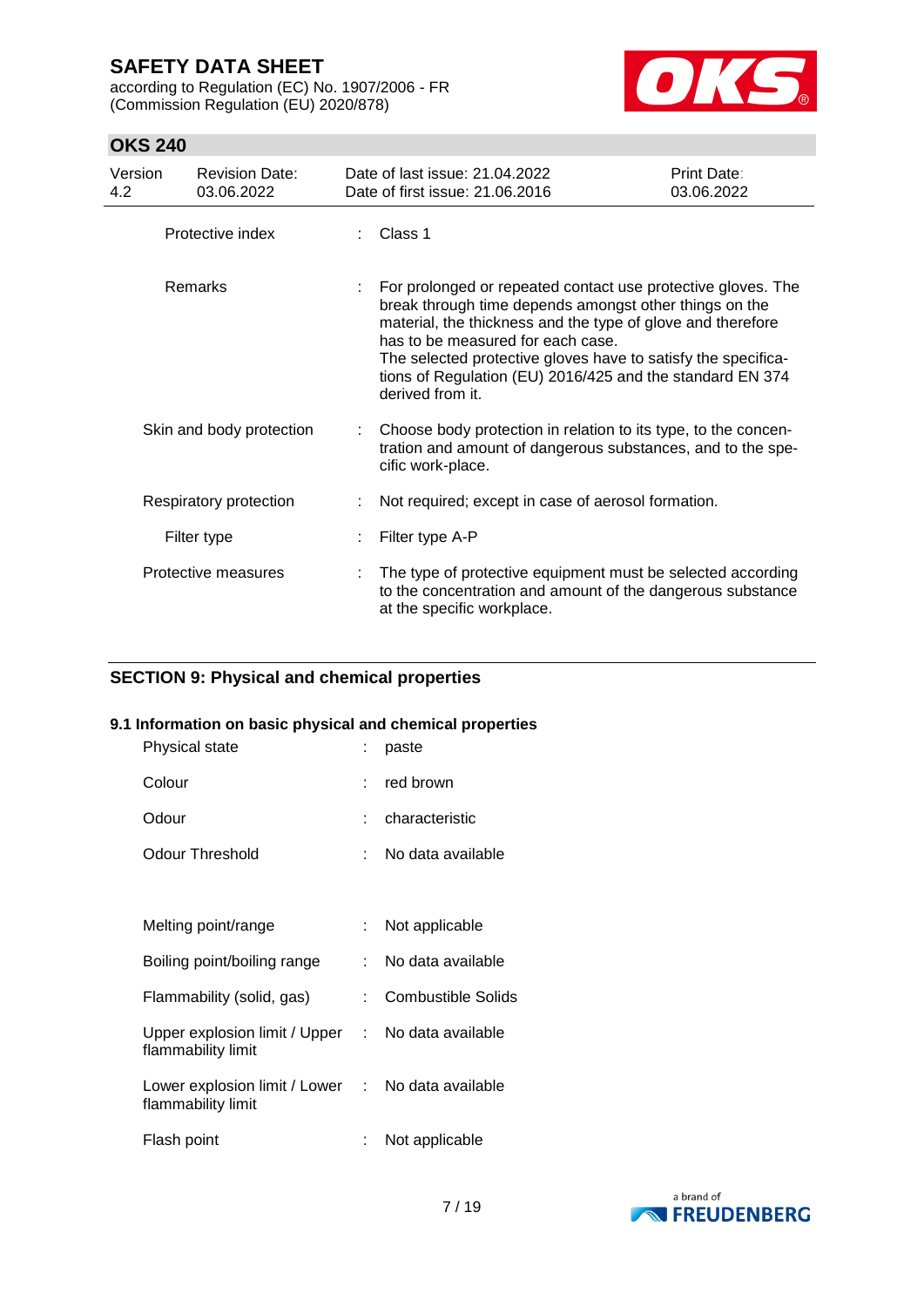according to Regulation (EC) No. 1907/2006 - FR (Commission Regulation (EU) 2020/878)



| Version<br>4.2 |                     | <b>Revision Date:</b><br>03.06.2022        |   | Date of last issue: 21.04.2022<br>Date of first issue: 21.06.2016       | Print Date:<br>03.06.2022 |
|----------------|---------------------|--------------------------------------------|---|-------------------------------------------------------------------------|---------------------------|
|                |                     | Auto-ignition temperature                  | ÷ | No data available                                                       |                           |
|                |                     | Decomposition temperature                  | ÷ | No data available                                                       |                           |
|                | pH                  |                                            |   | Not applicable<br>substance/mixture is non-soluble (in water)           |                           |
|                | Viscosity           | Viscosity, dynamic                         | ÷ | No data available                                                       |                           |
|                |                     | Viscosity, kinematic                       | ÷ | Not applicable                                                          |                           |
|                |                     | Solubility(ies)<br>Water solubility        |   | insoluble                                                               |                           |
|                |                     | Solubility in other solvents               | ÷ | No data available                                                       |                           |
|                |                     | Partition coefficient: n-<br>octanol/water | ÷ | No data available                                                       |                           |
|                |                     | Vapour pressure                            |   | < 0,001 hPa (20 °C)                                                     |                           |
|                |                     | Relative density                           |   | 1,50 $(20 °C)$<br>Reference substance: Water<br>The value is calculated |                           |
|                | Density             |                                            | ÷ | 1,50 g/cm3<br>(20 °C)                                                   |                           |
|                | <b>Bulk density</b> |                                            |   | No data available                                                       |                           |
|                |                     | Relative vapour density                    | ÷ | No data available                                                       |                           |
|                |                     | 9.2 Other information                      |   |                                                                         |                           |
|                | Explosives          |                                            |   | Not explosive                                                           |                           |
|                |                     | Oxidizing properties                       |   | No data available                                                       |                           |
|                | Self-ignition       |                                            |   | No data available                                                       |                           |
|                |                     | Metal corrosion rate                       |   | Not corrosive to metals                                                 |                           |
|                |                     | Evaporation rate                           |   | No data available                                                       |                           |
|                |                     | Sublimation point                          |   | No data available                                                       |                           |

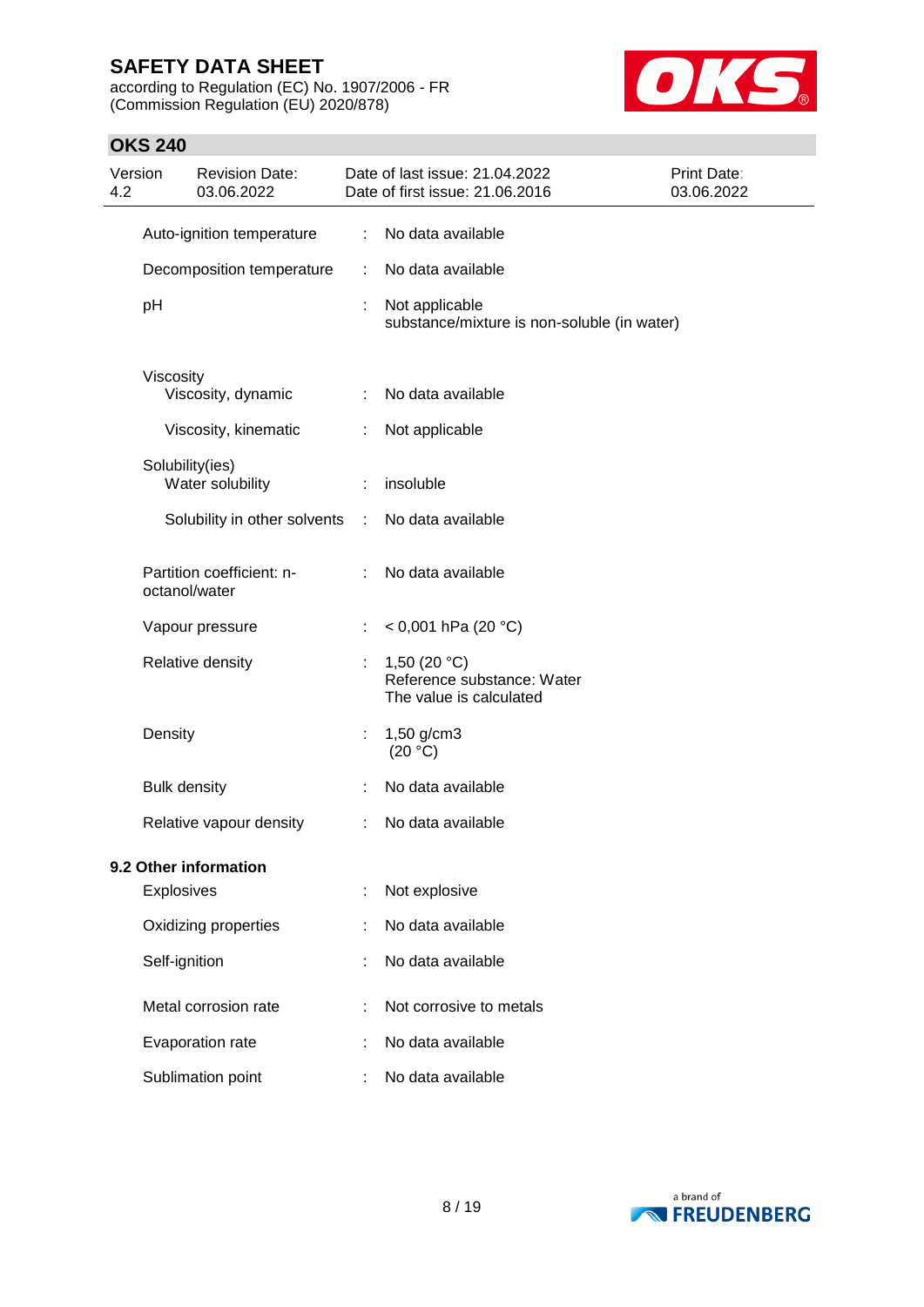according to Regulation (EC) No. 1907/2006 - FR (Commission Regulation (EU) 2020/878)



## **OKS 240**

| <b>SECTION 10: Stability and reactivity</b> |                       |                                 |                    |  |  |
|---------------------------------------------|-----------------------|---------------------------------|--------------------|--|--|
|                                             |                       |                                 |                    |  |  |
| 4.2                                         | 03.06.2022            | Date of first issue: 21.06.2016 | 03.06.2022         |  |  |
| Version                                     | <b>Revision Date:</b> | Date of last issue: 21.04.2022  | <b>Print Date:</b> |  |  |

Hazardous reactions : No dangerous reaction known under conditions of normal use.

#### **SECTION 10: Stability and reactivity**

#### **10.1 Reactivity**

No hazards to be specially mentioned.

#### **10.2 Chemical stability**

Stable under normal conditions.

#### **10.3 Possibility of hazardous reactions**

|  | 10.4 Conditions to avoid |  |  |
|--|--------------------------|--|--|

| Conditions to avoid | No conditions to be specially mentioned. |
|---------------------|------------------------------------------|
|                     |                                          |

#### **10.5 Incompatible materials**

Materials to avoid : No materials to be especially mentioned.

#### **10.6 Hazardous decomposition products**

No decomposition if stored and applied as directed.

### **SECTION 11: Toxicological information**

#### **11.1 Information on hazard classes as defined in Regulation (EC) No 1272/2008**

| <b>Acute toxicity</b>                  |                                                                                                                              |
|----------------------------------------|------------------------------------------------------------------------------------------------------------------------------|
| <b>Product:</b><br>Acute oral toxicity | $\therefore$ Acute toxicity estimate: $>$ 2.000 mg/kg<br>Method: Calculation method                                          |
| Acute inhalation toxicity              | $\therefore$ Remarks: This information is not available.                                                                     |
| Acute dermal toxicity                  | $\therefore$ Remarks: This information is not available.                                                                     |
| Components:                            |                                                                                                                              |
| copper:                                |                                                                                                                              |
| Acute oral toxicity                    | : LD50 Oral (Rat): $>$ 300 - 2.000 mg/kg<br>Assessment: The component/mixture is moderately toxic after<br>single ingestion. |
| Acute dermal toxicity                  | : LD50 (Rat, male and female): $> 2.000$ mg/kg<br>Assessment: The substance or mixture has no acute dermal<br>toxicity       |
| tin:<br>Acute oral toxicity            | LD50 (Rat): $> 2.000$ mg/kg                                                                                                  |

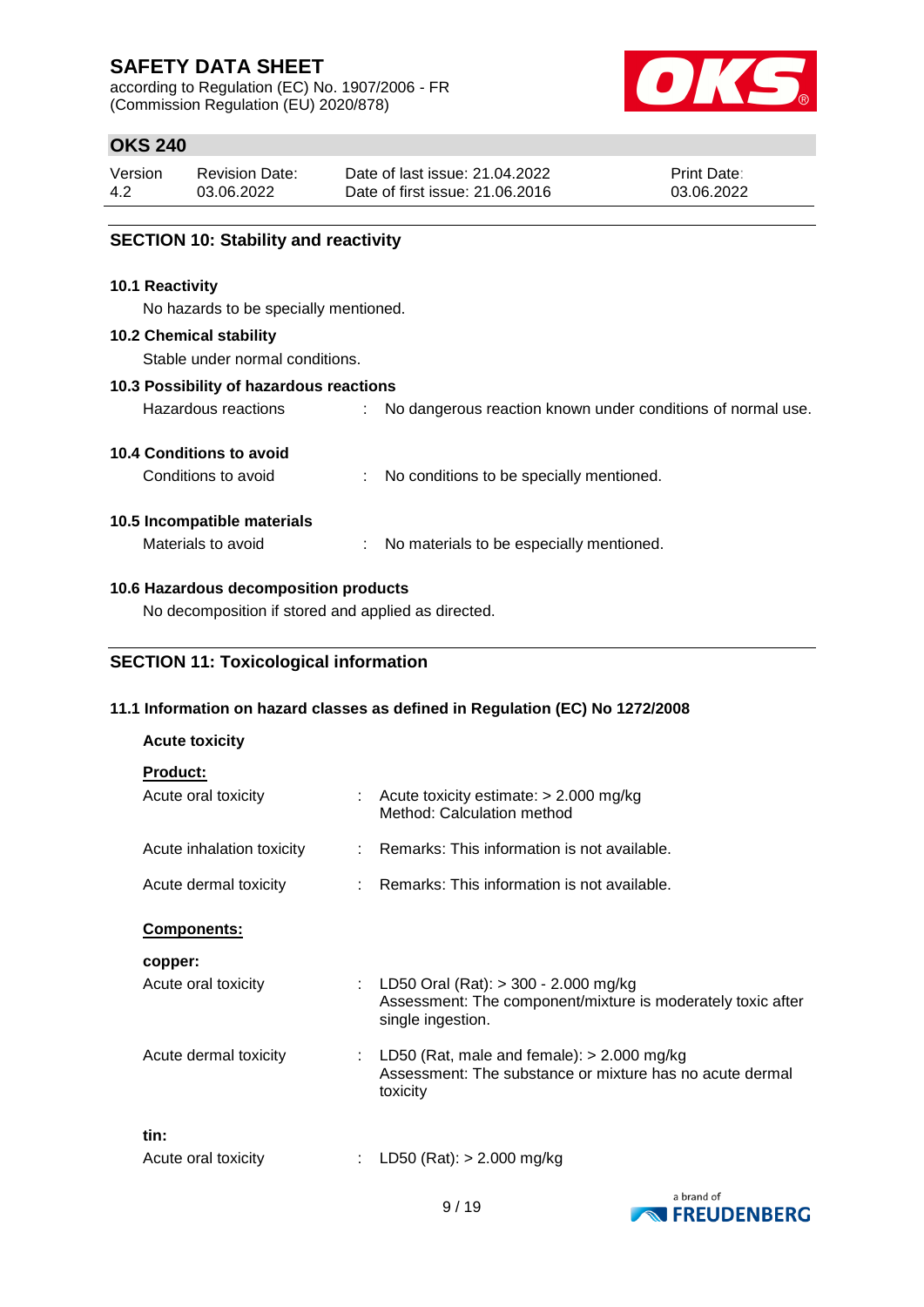according to Regulation (EC) No. 1907/2006 - FR (Commission Regulation (EU) 2020/878)



| Version<br>4.2 | <b>Revision Date:</b><br>03.06.2022 |   | Date of last issue: 21.04.2022<br>Date of first issue: 21.06.2016                                                                                                                                         | Print Date:<br>03.06.2022 |
|----------------|-------------------------------------|---|-----------------------------------------------------------------------------------------------------------------------------------------------------------------------------------------------------------|---------------------------|
|                |                                     |   | Method: OECD Test Guideline 423<br>GLP: yes<br>Assessment: The substance or mixture has no acute oral tox-<br>icity                                                                                       |                           |
|                | Acute inhalation toxicity           |   | : LC50 (Rat): $>$ 5 mg/l<br>Exposure time: 4 h<br>Test atmosphere: dust/mist<br>Method: OECD Test Guideline 403<br>GLP: yes<br>Assessment: The substance or mixture has no acute inhala-<br>tion toxicity |                           |
|                | Acute dermal toxicity               |   | : LD50 (Rat): $> 2.000$ mg/kg<br>Method: OECD Test Guideline 402<br>GLP: yes<br>Assessment: The substance or mixture has no acute dermal<br>toxicity                                                      |                           |
|                | <b>Skin corrosion/irritation</b>    |   |                                                                                                                                                                                                           |                           |
|                | Product:<br>Remarks                 | ÷ | This information is not available.                                                                                                                                                                        |                           |
|                | Components:                         |   |                                                                                                                                                                                                           |                           |
|                | tin:<br>Assessment<br>Result        |   | No skin irritation<br>No skin irritation                                                                                                                                                                  |                           |
|                | Serious eye damage/eye irritation   |   |                                                                                                                                                                                                           |                           |
|                | Product:<br>Remarks                 |   | : Irritating to eyes.                                                                                                                                                                                     |                           |
|                | Components:                         |   |                                                                                                                                                                                                           |                           |
|                | copper:                             |   |                                                                                                                                                                                                           |                           |
|                | Result                              |   | Eye irritation                                                                                                                                                                                            |                           |
|                | tin:<br>Assessment<br>Result        |   | No eye irritation<br>No eye irritation                                                                                                                                                                    |                           |
|                | Respiratory or skin sensitisation   |   |                                                                                                                                                                                                           |                           |
|                | Product:<br>Remarks                 |   | This information is not available.                                                                                                                                                                        |                           |

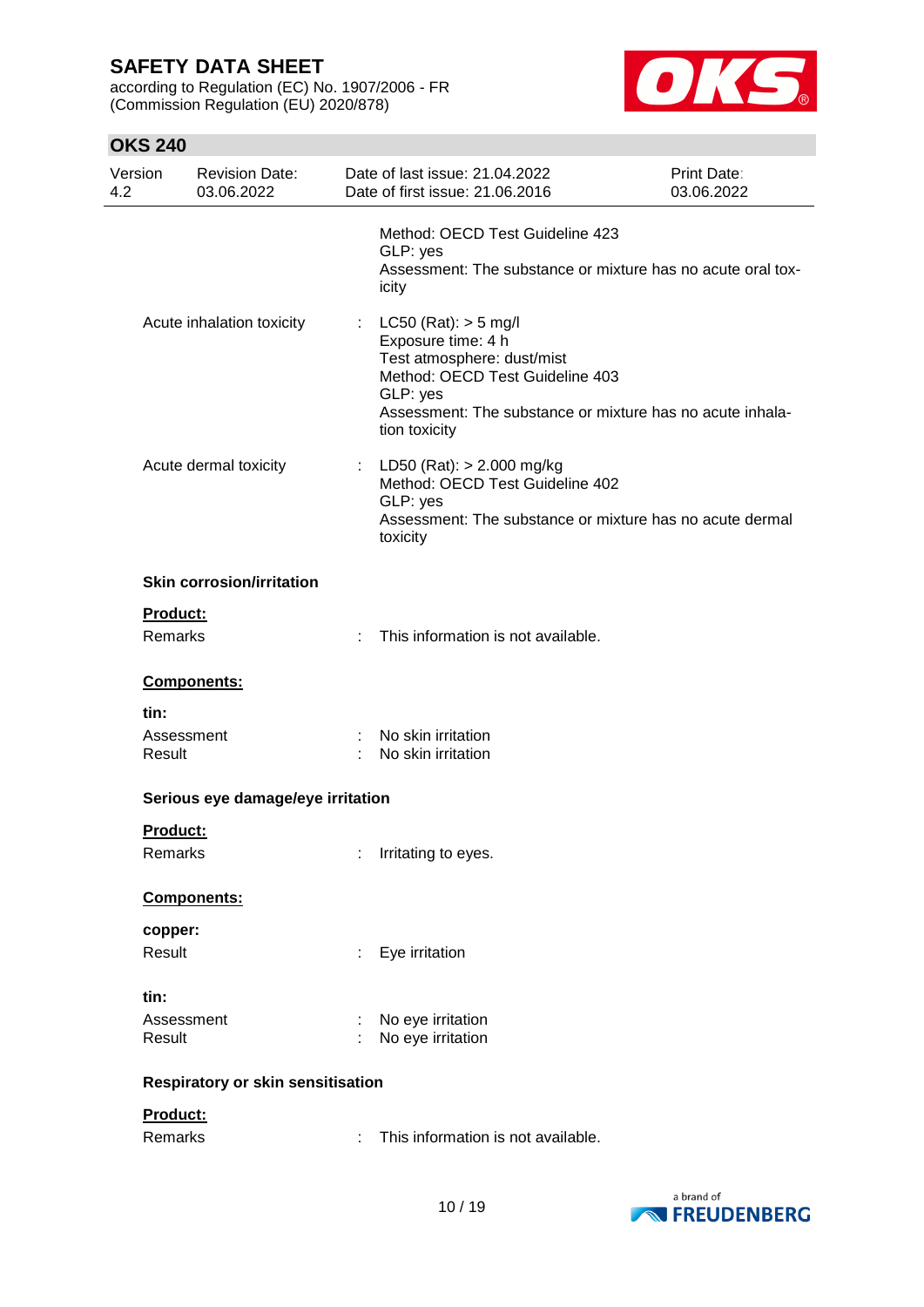according to Regulation (EC) No. 1907/2006 - FR (Commission Regulation (EU) 2020/878)



| 4.2 | Version         | <b>Revision Date:</b><br>03.06.2022    |    | Date of last issue: 21.04.2022<br>Date of first issue: 21.06.2016                                                                                                                                                                                                         | Print Date:<br>03.06.2022 |
|-----|-----------------|----------------------------------------|----|---------------------------------------------------------------------------------------------------------------------------------------------------------------------------------------------------------------------------------------------------------------------------|---------------------------|
|     |                 | <b>Germ cell mutagenicity</b>          |    |                                                                                                                                                                                                                                                                           |                           |
|     | Product:        |                                        |    |                                                                                                                                                                                                                                                                           |                           |
|     |                 | Genotoxicity in vitro                  |    | Remarks: No data available                                                                                                                                                                                                                                                |                           |
|     |                 | Genotoxicity in vivo                   |    | Remarks: No data available                                                                                                                                                                                                                                                |                           |
|     |                 | Carcinogenicity                        |    |                                                                                                                                                                                                                                                                           |                           |
|     | Product:        |                                        |    |                                                                                                                                                                                                                                                                           |                           |
|     | Remarks         |                                        | ÷  | No data available                                                                                                                                                                                                                                                         |                           |
|     |                 | <b>Reproductive toxicity</b>           |    |                                                                                                                                                                                                                                                                           |                           |
|     | Product:        |                                        |    |                                                                                                                                                                                                                                                                           |                           |
|     |                 | Effects on fertility                   | t. | Remarks: No data available                                                                                                                                                                                                                                                |                           |
|     | ment            | Effects on foetal develop-             | ÷. | Remarks: No data available                                                                                                                                                                                                                                                |                           |
|     |                 | <b>Repeated dose toxicity</b>          |    |                                                                                                                                                                                                                                                                           |                           |
|     | Product:        |                                        |    |                                                                                                                                                                                                                                                                           |                           |
|     | Remarks         |                                        |    | This information is not available.                                                                                                                                                                                                                                        |                           |
|     |                 | <b>Aspiration toxicity</b>             |    |                                                                                                                                                                                                                                                                           |                           |
|     | <b>Product:</b> |                                        |    |                                                                                                                                                                                                                                                                           |                           |
|     |                 | This information is not available.     |    |                                                                                                                                                                                                                                                                           |                           |
|     |                 | 11.2 Information on other hazards      |    |                                                                                                                                                                                                                                                                           |                           |
|     |                 | <b>Endocrine disrupting properties</b> |    |                                                                                                                                                                                                                                                                           |                           |
|     | Product:        |                                        |    |                                                                                                                                                                                                                                                                           |                           |
|     | Assessment      |                                        | ÷  | The substance/mixture does not contain components consid-<br>ered to have endocrine disrupting properties according to<br>REACH Article 57(f) or Commission Delegated regulation<br>(EU) 2017/2100 or Commission Regulation (EU) 2018/605 at<br>levels of 0.1% or higher. |                           |
|     |                 | <b>Further information</b>             |    |                                                                                                                                                                                                                                                                           |                           |
|     | Product:        |                                        |    |                                                                                                                                                                                                                                                                           |                           |
|     | Remarks         |                                        |    | Information given is based on data on the components and<br>the toxicology of similar products.                                                                                                                                                                           |                           |

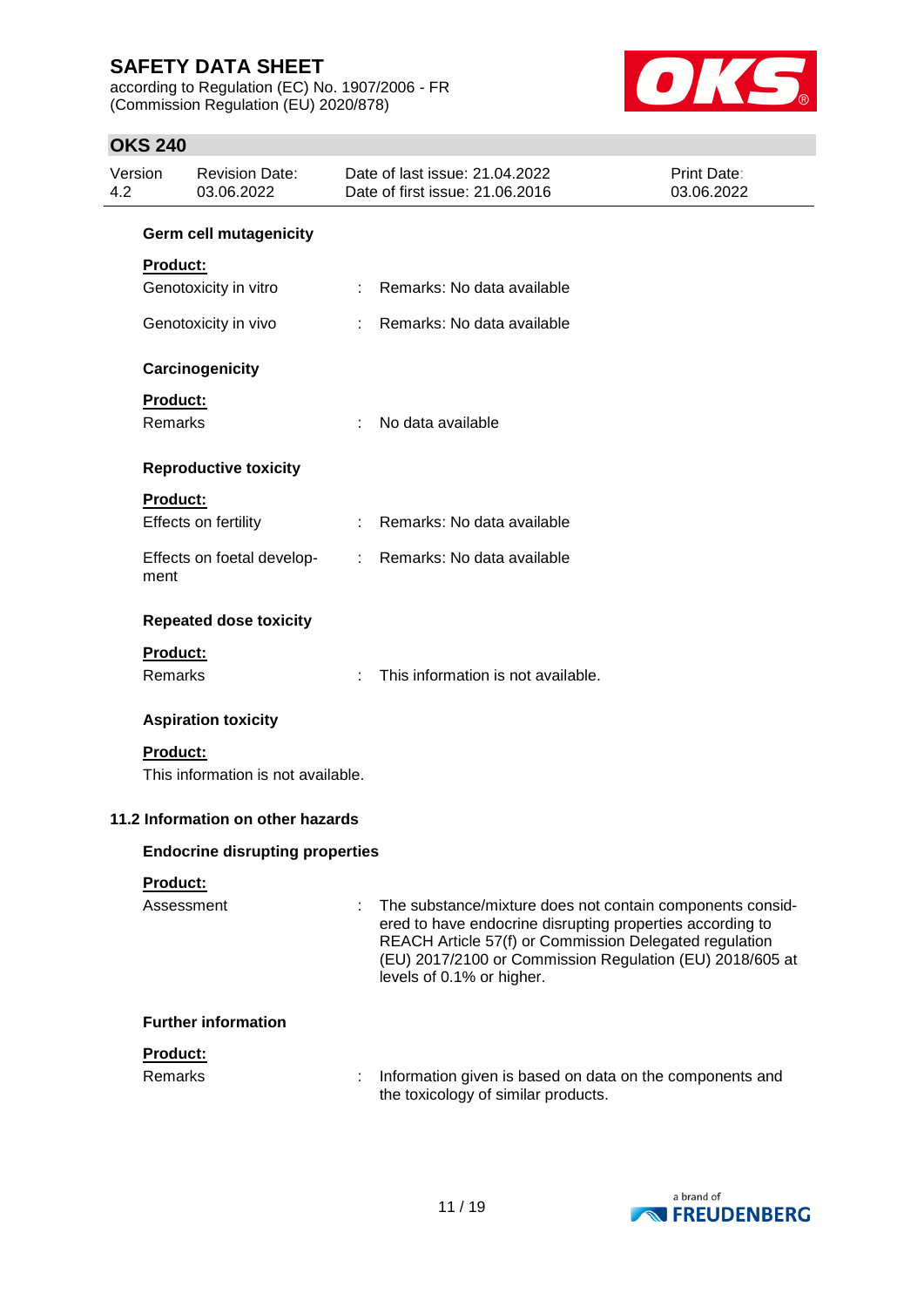according to Regulation (EC) No. 1907/2006 - FR (Commission Regulation (EU) 2020/878)



## **OKS 240**

| Version | <b>Revision Date:</b> | Date of last issue: 21.04.2022  | <b>Print Date:</b> |
|---------|-----------------------|---------------------------------|--------------------|
| 4.2     | 03.06.2022            | Date of first issue: 21,06,2016 | 03.06.2022         |

## **SECTION 12: Ecological information**

#### **12.1 Toxicity**

| Product:                                               |               |                                                                                                                                                                                                               |
|--------------------------------------------------------|---------------|---------------------------------------------------------------------------------------------------------------------------------------------------------------------------------------------------------------|
| Toxicity to fish                                       |               | Remarks: Very toxic to aquatic organisms.                                                                                                                                                                     |
| Toxicity to daphnia and other<br>aquatic invertebrates | $\mathcal{L}$ | Remarks: No data available                                                                                                                                                                                    |
| Toxicity to algae/aquatic<br>plants                    | ÷.            | Remarks: No data available                                                                                                                                                                                    |
| Toxicity to microorganisms                             |               | Remarks: No data available                                                                                                                                                                                    |
| Components:                                            |               |                                                                                                                                                                                                               |
| copper:<br>M-Factor (Acute aquatic tox- :<br>icity)    |               | 10                                                                                                                                                                                                            |
| M-Factor (Chronic aquatic<br>toxicity)                 | t in          | 1                                                                                                                                                                                                             |
| <b>Ecotoxicology Assessment</b>                        |               |                                                                                                                                                                                                               |
| Acute aquatic toxicity                                 | ÷.            | Very toxic to aquatic life.                                                                                                                                                                                   |
| Chronic aquatic toxicity                               |               | Very toxic to aquatic life with long lasting effects.                                                                                                                                                         |
| tin:                                                   |               |                                                                                                                                                                                                               |
| Toxicity to fish                                       |               | LC50 (Pimephales promelas (fathead minnow)): > 0,0124 mg/l<br>Exposure time: 96 h<br>Test Type: static test<br>Method: OECD Test Guideline 203<br>Remarks: No toxicity at the limit of solubility             |
| Toxicity to algae/aquatic<br>plants                    | ÷.            | EC50 (Pseudokirchneriella subcapitata (green algae)): ><br>0,0192 mg/l<br>Exposure time: 72 h<br>Test Type: static test<br>Method: OECD Test Guideline 201<br>Remarks: No toxicity at the limit of solubility |

### **12.2 Persistence and degradability**

### **Product:**

| Biodegradability |  | Remarks: No data available |
|------------------|--|----------------------------|
|------------------|--|----------------------------|

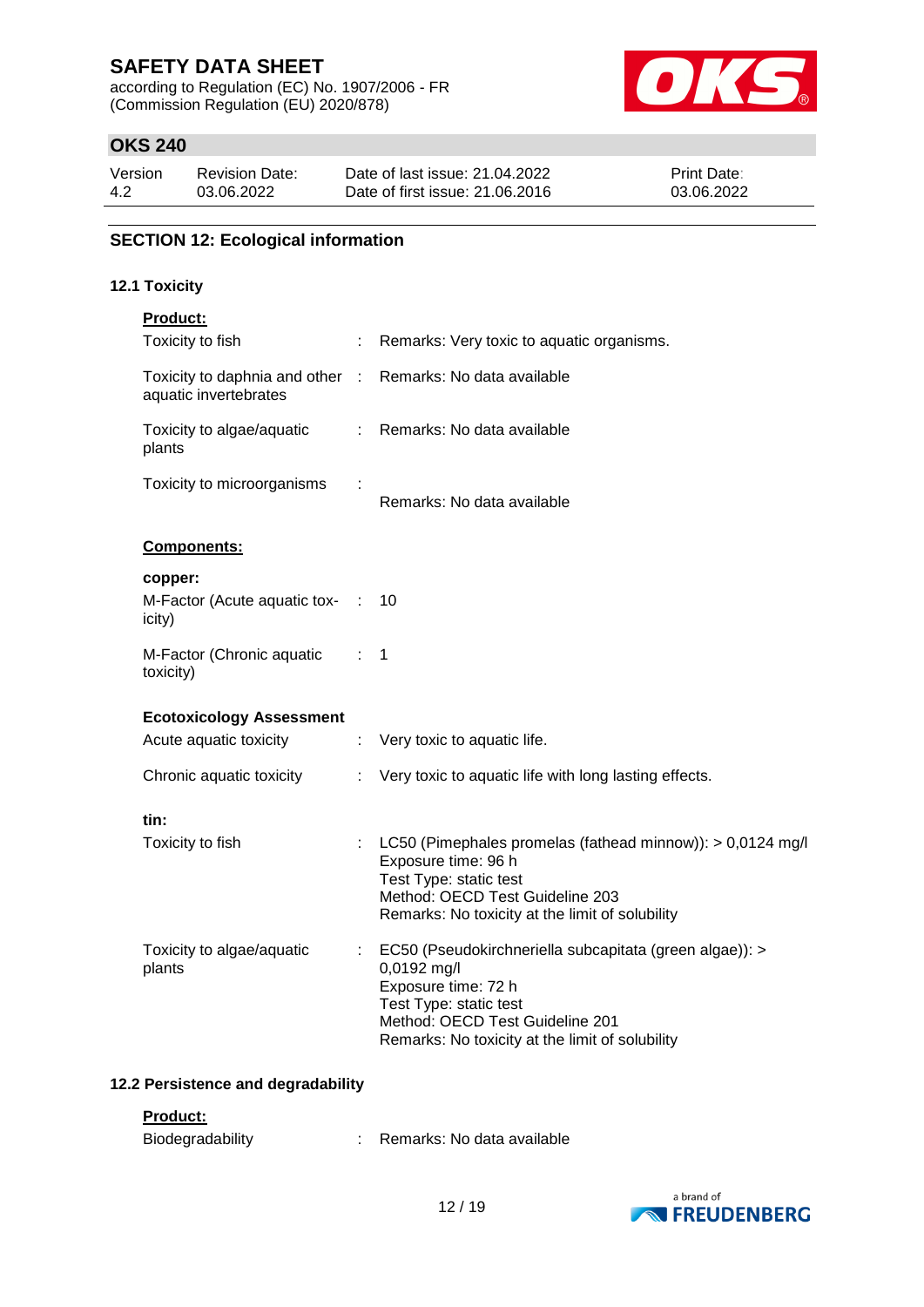according to Regulation (EC) No. 1907/2006 - FR (Commission Regulation (EU) 2020/878)



| Version<br>4.2 |                 | <b>Revision Date:</b><br>03.06.2022                | Date of last issue: 21.04.2022<br>Date of first issue: 21.06.2016                                                                                                                                                                                                         | Print Date:<br>03.06.2022 |
|----------------|-----------------|----------------------------------------------------|---------------------------------------------------------------------------------------------------------------------------------------------------------------------------------------------------------------------------------------------------------------------------|---------------------------|
|                | ity             |                                                    | Physico-chemical removabil- : Remarks: No data available                                                                                                                                                                                                                  |                           |
|                |                 | Components:                                        |                                                                                                                                                                                                                                                                           |                           |
|                | copper:         |                                                    |                                                                                                                                                                                                                                                                           |                           |
|                |                 | Biodegradability                                   | Remarks: The methods for determining biodegradability are<br>not applicable to inorganic substances.                                                                                                                                                                      |                           |
|                |                 | 12.3 Bioaccumulative potential                     |                                                                                                                                                                                                                                                                           |                           |
|                | Product:        |                                                    |                                                                                                                                                                                                                                                                           |                           |
|                |                 | <b>Bioaccumulation</b>                             | Remarks: This mixture contains no substance considered to<br>be persistent, bioaccumulating and toxic (PBT).<br>This mixture contains no substance considered to be very<br>persistent and very bioaccumulating (vPvB).                                                   |                           |
|                |                 | 12.4 Mobility in soil                              |                                                                                                                                                                                                                                                                           |                           |
|                | <b>Product:</b> |                                                    |                                                                                                                                                                                                                                                                           |                           |
|                | Mobility        |                                                    | Remarks: No data available                                                                                                                                                                                                                                                |                           |
|                |                 | Distribution among environ-<br>mental compartments | Remarks: No data available                                                                                                                                                                                                                                                |                           |
|                |                 | 12.5 Results of PBT and vPvB assessment            |                                                                                                                                                                                                                                                                           |                           |
|                | <b>Product:</b> |                                                    |                                                                                                                                                                                                                                                                           |                           |
|                | Assessment      |                                                    | This substance/mixture contains no components considered<br>to be either persistent, bioaccumulative and toxic (PBT), or<br>very persistent and very bioaccumulative (vPvB) at levels of<br>0.1% or higher.                                                               |                           |
|                |                 | <b>Components:</b>                                 |                                                                                                                                                                                                                                                                           |                           |
|                | tin:            |                                                    |                                                                                                                                                                                                                                                                           |                           |
|                | Assessment      |                                                    | Remarks: Not applicable                                                                                                                                                                                                                                                   |                           |
|                |                 |                                                    |                                                                                                                                                                                                                                                                           |                           |
|                |                 | 12.6 Endocrine disrupting properties               |                                                                                                                                                                                                                                                                           |                           |
|                | Product:        |                                                    |                                                                                                                                                                                                                                                                           |                           |
|                | Assessment      |                                                    | The substance/mixture does not contain components consid-<br>ered to have endocrine disrupting properties according to<br>REACH Article 57(f) or Commission Delegated regulation<br>(EU) 2017/2100 or Commission Regulation (EU) 2018/605 at<br>levels of 0.1% or higher. |                           |

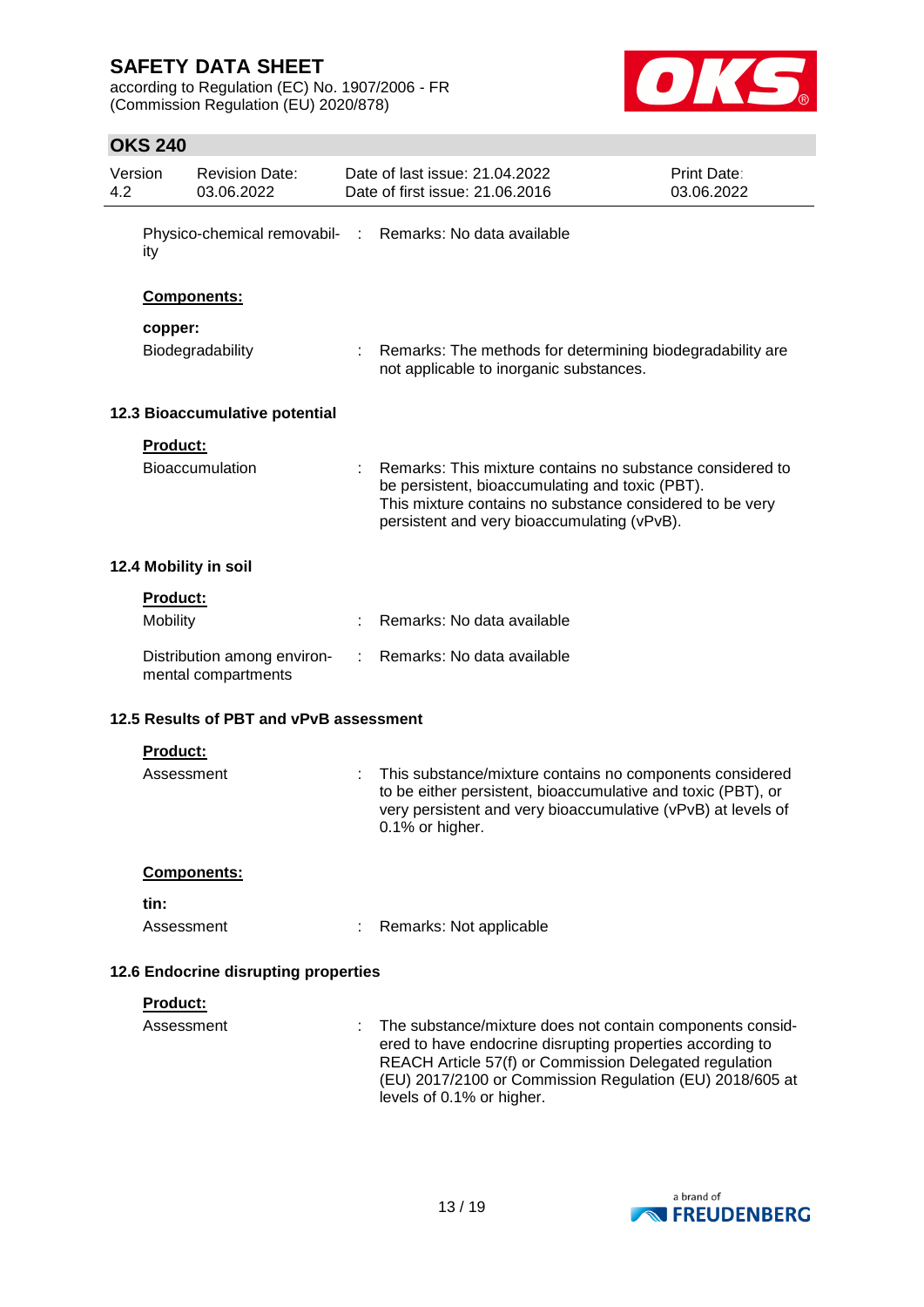according to Regulation (EC) No. 1907/2006 - FR (Commission Regulation (EU) 2020/878)



## **OKS 240**

| Version | <b>Revision Date:</b> | Date of last issue: 21.04.2022  | <b>Print Date:</b> |
|---------|-----------------------|---------------------------------|--------------------|
| 4.2     | 03.06.2022            | Date of first issue: 21,06,2016 | 03.06.2022         |

### **12.7 Other adverse effects**

#### **Product:**

| Additional ecological infor- | Very toxic to aquatic organisms, may cause long-term adverse |
|------------------------------|--------------------------------------------------------------|
| mation                       | effects in the aquatic environment.                          |

### **SECTION 13: Disposal considerations**

| 13.1 Waste treatment methods |                                                                                                                                                                                                                    |
|------------------------------|--------------------------------------------------------------------------------------------------------------------------------------------------------------------------------------------------------------------|
| Product                      | The product should not be allowed to enter drains, water<br>courses or the soil.<br>Do not dispose of with domestic refuse.<br>Dispose of as hazardous waste in compliance with local and<br>national regulations. |
|                              | Waste codes should be assigned by the user based on the<br>application for which the product was used.                                                                                                             |
| Contaminated packaging       | Packaging that is not properly emptied must be disposed of as<br>the unused product.<br>Dispose of waste product or used containers according to<br>local regulations.                                             |
|                              | The following Waste Codes are only suggestions:                                                                                                                                                                    |
| Waste Code                   | unused product<br>13 02 06*, synthetic engine, gear and lubricating oils                                                                                                                                           |
|                              | uncleaned packagings<br>15 01 10, packaging containing residues of or contaminated<br>by hazardous substances                                                                                                      |

#### **SECTION 14: Transport information**

#### **14.1 UN number or ID number**

| <b>ADN</b>                   | <b>UN 3077</b> |
|------------------------------|----------------|
| <b>ADR</b>                   | UN 3077        |
| <b>RID</b>                   | <b>UN 3077</b> |
| <b>IMDG</b>                  | <b>UN 3077</b> |
| <b>IATA</b>                  | <b>UN 3077</b> |
| 14.2 UN proper shipping name |                |
| .                            | FULLO ALIMP    |

**ADN** : ENVIRONMENTALLY HAZARDOUS SUBSTANCE, SOLID, N.O.S. (copper)

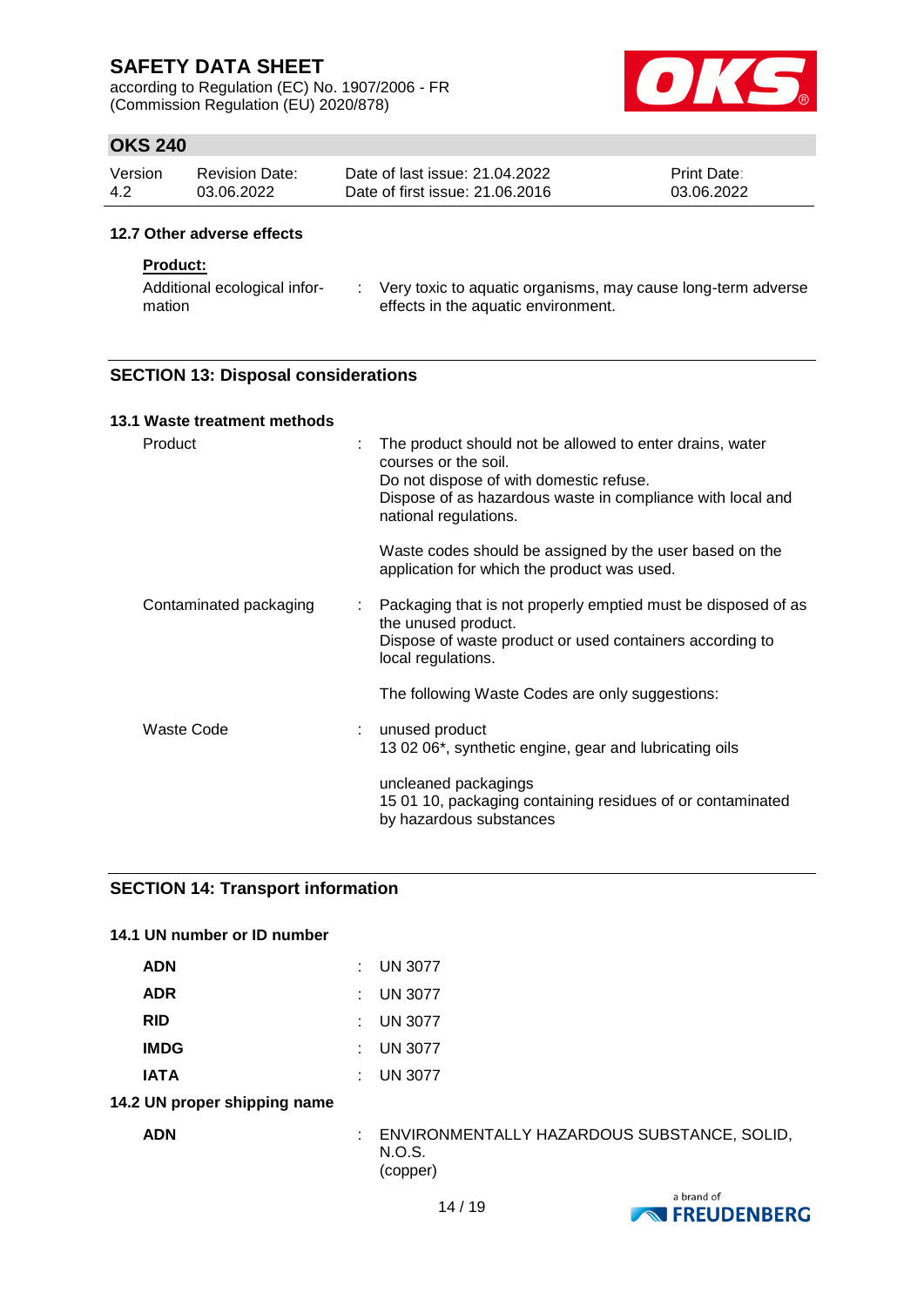according to Regulation (EC) No. 1907/2006 - FR (Commission Regulation (EU) 2020/878)



| Version<br>4.2                                                       | <b>Revision Date:</b><br>03.06.2022                                                                                                                                                                                                                                                       |           | Date of last issue: 21.04.2022<br>Date of first issue: 21.06.2016                                 | Print Date:<br>03.06.2022                   |
|----------------------------------------------------------------------|-------------------------------------------------------------------------------------------------------------------------------------------------------------------------------------------------------------------------------------------------------------------------------------------|-----------|---------------------------------------------------------------------------------------------------|---------------------------------------------|
| <b>ADR</b>                                                           |                                                                                                                                                                                                                                                                                           | ÷         | <b>N.O.S.</b><br>(copper)                                                                         | ENVIRONMENTALLY HAZARDOUS SUBSTANCE, SOLID, |
| <b>RID</b>                                                           |                                                                                                                                                                                                                                                                                           |           | N.O.S.<br>(copper)                                                                                | ENVIRONMENTALLY HAZARDOUS SUBSTANCE, SOLID, |
| <b>IMDG</b>                                                          |                                                                                                                                                                                                                                                                                           |           | N.O.S.<br>(copper)                                                                                | ENVIRONMENTALLY HAZARDOUS SUBSTANCE, SOLID, |
| <b>IATA</b>                                                          |                                                                                                                                                                                                                                                                                           |           | Environmentally hazardous substance, solid, n.o.s.<br>(copper)                                    |                                             |
|                                                                      | 14.3 Transport hazard class(es)                                                                                                                                                                                                                                                           |           |                                                                                                   |                                             |
| <b>ADN</b>                                                           |                                                                                                                                                                                                                                                                                           | ÷         | 9                                                                                                 |                                             |
| <b>ADR</b>                                                           |                                                                                                                                                                                                                                                                                           |           | 9                                                                                                 |                                             |
| <b>RID</b>                                                           |                                                                                                                                                                                                                                                                                           |           | 9                                                                                                 |                                             |
| <b>IMDG</b>                                                          |                                                                                                                                                                                                                                                                                           |           | 9                                                                                                 |                                             |
| <b>IATA</b>                                                          |                                                                                                                                                                                                                                                                                           | ÷.        | 9                                                                                                 |                                             |
|                                                                      | 14.4 Packing group                                                                                                                                                                                                                                                                        |           |                                                                                                   |                                             |
| <b>ADN</b><br>Labels<br><b>ADR</b><br>Labels<br><b>RID</b><br>Labels | Packing group<br><b>Classification Code</b><br><b>Hazard Identification Number</b><br>Packing group<br><b>Classification Code</b><br><b>Hazard Identification Number</b><br>Tunnel restriction code<br>Packing group<br><b>Classification Code</b><br><b>Hazard Identification Number</b> |           | III<br>M7<br>90<br>9<br>Ш<br>M7<br>90<br>9<br>$(\text{-})$<br>$\mathbf{III}$<br>M7<br>90<br>9     |                                             |
| <b>IMDG</b><br>Labels<br>aircraft)<br>Labels                         | Packing group<br>EmS Code<br><b>IATA (Cargo)</b><br>Packing instruction (cargo<br>Packing instruction (LQ)<br>Packing group                                                                                                                                                               | $\bullet$ | $\mathbf{III}$<br>9<br>F-A, S-F<br>956<br>Y956<br>$\mathbf{III}$<br>Miscellaneous Dangerous Goods |                                             |

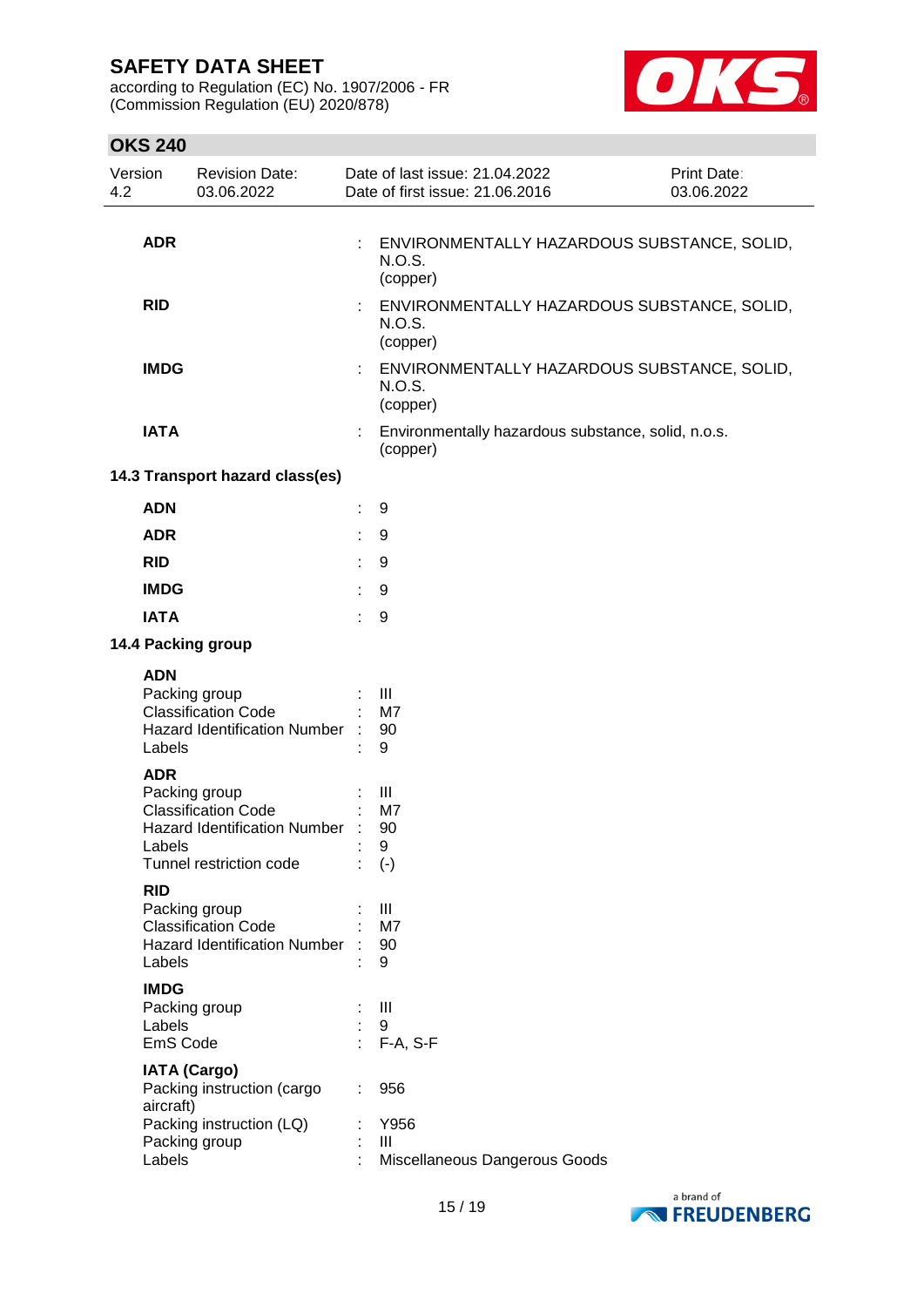according to Regulation (EC) No. 1907/2006 - FR (Commission Regulation (EU) 2020/878)



## **OKS 240**

| Version | <b>Revision Date:</b> | Date of last issue: 21.04.2022  | <b>Print Date:</b> |
|---------|-----------------------|---------------------------------|--------------------|
| -4.2    | 03.06.2022            | Date of first issue: 21.06.2016 | 03.06.2022         |

### **IATA (Passenger)**

| Packing instruction (passen- | 956                             |
|------------------------------|---------------------------------|
| ger aircraft)                |                                 |
| Packing instruction (LQ)     | : Y956                          |
| Packing group                | : III                           |
| Labels                       | : Miscellaneous Dangerous Goods |

#### **14.5 Environmental hazards**

| <b>ADN</b><br>Environmentally hazardous              | $\mathcal{L}$ | ves |
|------------------------------------------------------|---------------|-----|
| <b>ADR</b><br>Environmentally hazardous              | -11           | ves |
| <b>RID</b><br>Environmentally hazardous :            |               | ves |
| <b>IMDG</b><br>Marine pollutant                      |               | yes |
| <b>IATA (Passenger)</b><br>Environmentally hazardous | $\mathcal{L}$ | ves |
| <b>IATA (Cargo)</b><br>Environmentally hazardous     |               | ves |

#### **14.6 Special precautions for user**

The transport classification(s) provided herein are for informational purposes only, and solely based upon the properties of the unpackaged material as it is described within this Safety Data Sheet. Transportation classifications may vary by mode of transportation, package sizes, and variations in regional or country regulations.

#### **14.7 Maritime transport in bulk according to IMO instruments**

Remarks : Not applicable for product as supplied.

### **SECTION 15: Regulatory information**

#### **15.1 Safety, health and environmental regulations/legislation specific for the substance or mixture**

| REACH - Restrictions on the manufacture, placing on<br>the market and use of certain dangerous substances,<br>mixtures and articles (Annex XVII) | ÷. | Not applicable                                                                                                                 |
|--------------------------------------------------------------------------------------------------------------------------------------------------|----|--------------------------------------------------------------------------------------------------------------------------------|
| REACH - Candidate List of Substances of Very High<br>Concern for Authorisation (Article 59).<br>(EU SVHC)                                        |    | This product does not contain sub-<br>stances of very high concern (Regu-<br>lation (EC) No 1907/2006 (REACH),<br>Article 57). |
| REACH - List of substances subject to authorisation<br>(Annex XIV)<br>(EU. REACH-Annex XIV)                                                      |    | Not applicable                                                                                                                 |
| Regulation (EC) No 1005/2009 on substances that de-<br>plete the ozone layer                                                                     |    | Not applicable                                                                                                                 |

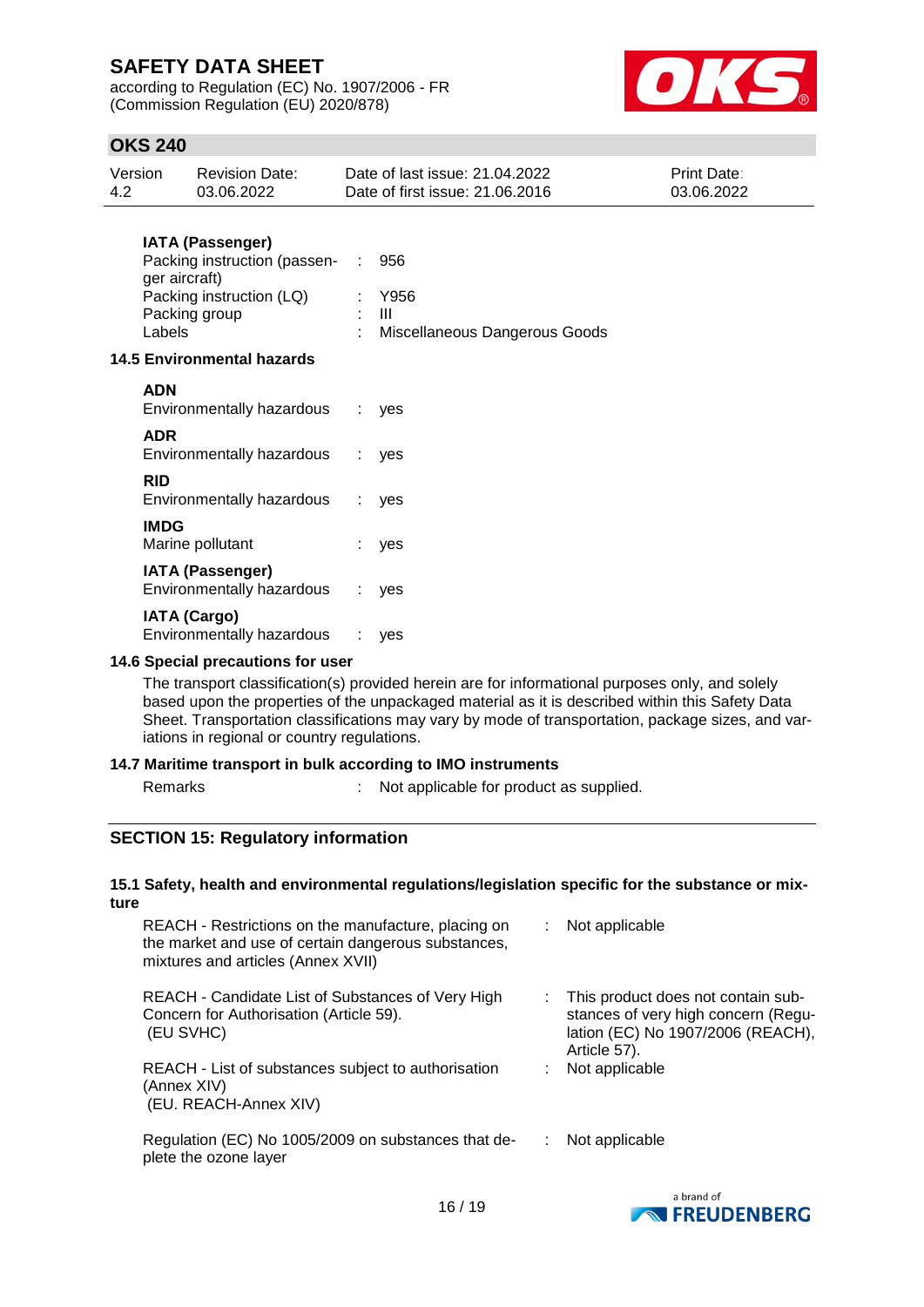according to Regulation (EC) No. 1907/2006 - FR (Commission Regulation (EU) 2020/878)



### **OKS 240**

| Version<br>4.2                                                                                                                                                            |          | <b>Revision Date:</b><br>03.06.2022                                                                |   | Date of last issue: 21.04.2022<br>Date of first issue: 21.06.2016 | Print Date:<br>03.06.2022                                                                                         |
|---------------------------------------------------------------------------------------------------------------------------------------------------------------------------|----------|----------------------------------------------------------------------------------------------------|---|-------------------------------------------------------------------|-------------------------------------------------------------------------------------------------------------------|
|                                                                                                                                                                           |          | (EC 1005/2009)                                                                                     |   |                                                                   |                                                                                                                   |
|                                                                                                                                                                           | (EU POP) | tants (recast)                                                                                     |   | Regulation (EU) 2019/1021 on persistent organic pollu-<br>÷       | Not applicable                                                                                                    |
| Regulation (EC) No 649/2012 of the European Parlia-<br>Not applicable<br>÷<br>ment and the Council concerning the export and import<br>of dangerous chemicals<br>(EU PIC) |          |                                                                                                    |   |                                                                   |                                                                                                                   |
|                                                                                                                                                                           | stances. | Parliament and of the Council on the control of<br>major-accident hazards involving dangerous sub- |   | Seveso III: Directive 2012/18/EU of the European : E1             | ENVIRONMENTAL HAZARDS                                                                                             |
|                                                                                                                                                                           |          | Occupational Illnesses (R-<br>461-3, France)                                                       | ÷ | 36, 25                                                            |                                                                                                                   |
|                                                                                                                                                                           |          | Reinforced medical supervi-<br>sion (R4624-18)                                                     |   | The product has no CMR properties                                 |                                                                                                                   |
|                                                                                                                                                                           |          | Installations classified for the<br>protection of the environment<br>(Environment Code R511-9)     |   | 4510                                                              |                                                                                                                   |
|                                                                                                                                                                           |          | Volatile organic compounds                                                                         |   | Not applicable                                                    | Directive 2010/75/EU of 24 November 2010 on industrial<br>emissions (integrated pollution prevention and control) |
|                                                                                                                                                                           |          |                                                                                                    |   |                                                                   |                                                                                                                   |

### **15.2 Chemical safety assessment**

This information is not available.

### **SECTION 16: Other information**

| <b>Full text of H-Statements</b> |                                                         |
|----------------------------------|---------------------------------------------------------|
| H302                             | : Harmful if swallowed.                                 |
| H <sub>319</sub>                 | : Causes serious eye irritation.                        |
| H400                             | $\therefore$ Very toxic to aquatic life.                |
| H410                             | : Very toxic to aquatic life with long lasting effects. |

#### **Full text of other abbreviations**

| 91/322/EEC |
|------------|

| 91/322/EEC                                 | Europe. Commission Directive 91/322/EEC on establishing<br>indicative limit values                      |
|--------------------------------------------|---------------------------------------------------------------------------------------------------------|
| FR VLE<br>91/322/EEC / TWA<br>FR VLE / VME | : France. Occupational Exposure Limits (INRS)<br>: Limit Value - eight hours<br>: Time Weighted Average |

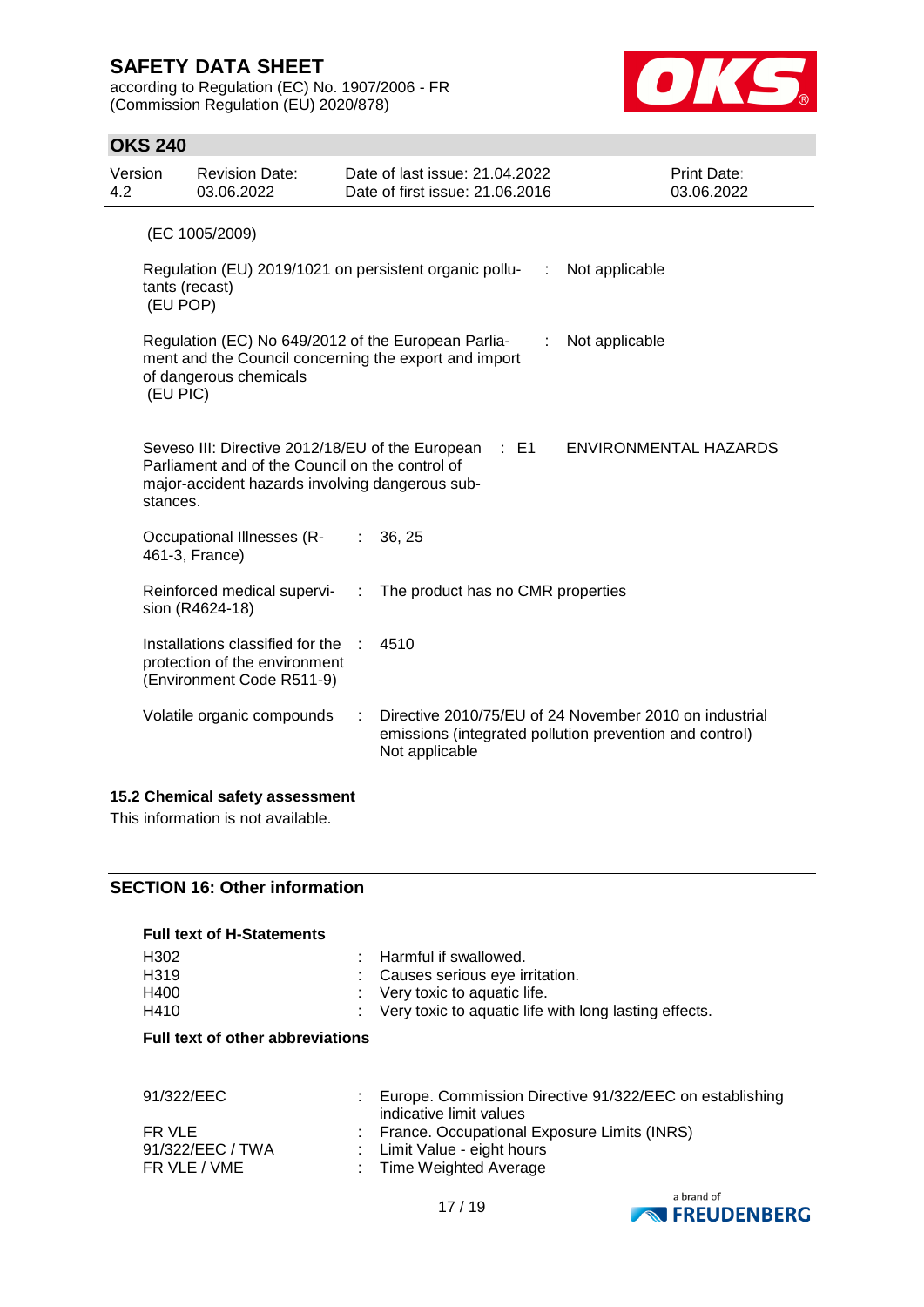according to Regulation (EC) No. 1907/2006 - FR (Commission Regulation (EU) 2020/878)



## **OKS 240**

| Version | Revision Date: | Date of last issue: 21.04.2022  | <b>Print Date:</b> |
|---------|----------------|---------------------------------|--------------------|
| 4.2     | 03.06.2022     | Date of first issue: 21,06,2016 | 03.06.2022         |

FR VLE / VLCT (VLE) : Short Term Exposure Limit

ADN - European Agreement concerning the International Carriage of Dangerous Goods by Inland Waterways; ADR - Agreement concerning the International Carriage of Dangerous Goods by Road; AIIC - Australian Inventory of Industrial Chemicals; ASTM - American Society for the Testing of Materials; bw - Body weight; CLP - Classification Labelling Packaging Regulation; Regulation (EC) No 1272/2008; CMR - Carcinogen, Mutagen or Reproductive Toxicant; DIN - Standard of the German Institute for Standardisation; DSL - Domestic Substances List (Canada); ECHA - European Chemicals Agency; EC-Number - European Community number; ECx - Concentration associated with x% response; ELx - Loading rate associated with x% response; EmS - Emergency Schedule; ENCS - Existing and New Chemical Substances (Japan); ErCx - Concentration associated with x% growth rate response; GHS - Globally Harmonized System; GLP - Good Laboratory Practice; IARC - International Agency for Research on Cancer; IATA - International Air Transport Association; IBC - International Code for the Construction and Equipment of Ships carrying Dangerous Chemicals in Bulk; IC50 - Half maximal inhibitory concentration; ICAO - International Civil Aviation Organization; IECSC - Inventory of Existing Chemical Substances in China; IMDG - International Maritime Dangerous Goods; IMO - International Maritime Organization; ISHL - Industrial Safety and Health Law (Japan); ISO - International Organisation for Standardization; KECI - Korea Existing Chemicals Inventory; LC50 - Lethal Concentration to 50 % of a test population; LD50 - Lethal Dose to 50% of a test population (Median Lethal Dose); MARPOL - International Convention for the Prevention of Pollution from Ships; n.o.s. - Not Otherwise Specified; NO(A)EC - No Observed (Adverse) Effect Concentration; NO(A)EL - No Observed (Adverse) Effect Level; NOELR - No Observable Effect Loading Rate; NZIoC - New Zealand Inventory of Chemicals; OECD - Organization for Economic Co-operation and Development; OPPTS - Office of Chemical Safety and Pollution Prevention; PBT - Persistent, Bioaccumulative and Toxic substance; PICCS - Philippines Inventory of Chemicals and Chemical Substances; (Q)SAR - (Quantitative) Structure Activity Relationship; REACH - Regulation (EC) No 1907/2006 of the European Parliament and of the Council concerning the Registration, Evaluation, Authorisation and Restriction of Chemicals; RID - Regulations concerning the International Carriage of Dangerous Goods by Rail; SADT - Self-Accelerating Decomposition Temperature; SDS - Safety Data Sheet; SVHC - Substance of Very High Concern; TCSI - Taiwan Chemical Substance Inventory; TECI - Thailand Existing Chemicals Inventory; TRGS - Technical Rule for Hazardous Substances; TSCA - Toxic Substances Control Act (United States); UN - United Nations; vPvB - Very Persistent and Very Bioaccumulative

#### **Further information**

| <b>Classification of the mixture:</b> |      | <b>Classification procedure:</b> |  |
|---------------------------------------|------|----------------------------------|--|
| Eye Irrit. 2                          | H319 | Calculation method               |  |
| Aquatic Acute 1                       | H400 | Calculation method               |  |
| Aquatic Chronic 2                     | H411 | Calculation method               |  |

This safety data sheet applies only to products as originally packed and labelled. The information contained therein may not be reproduced or modified without our express written permission. Any forwarding of this document is only permitted to the extent required by law. Any further, in particular public, dissemination of the safety data sheet (e.g. as a document for download from the Internet) is not permitted without our express written consent. We provide our customers with amended safety data sheets as prescribed by law. The customer is responsible for passing on safety data sheets and any amendments contained therein to its own customers, employees and other users of the product. We provide no guarantee that safety data sheets received by users from third parties are up-to-date. All information and instructions in this safety data sheet have been compiled to the best of our knowledge and are based on the information available to us on